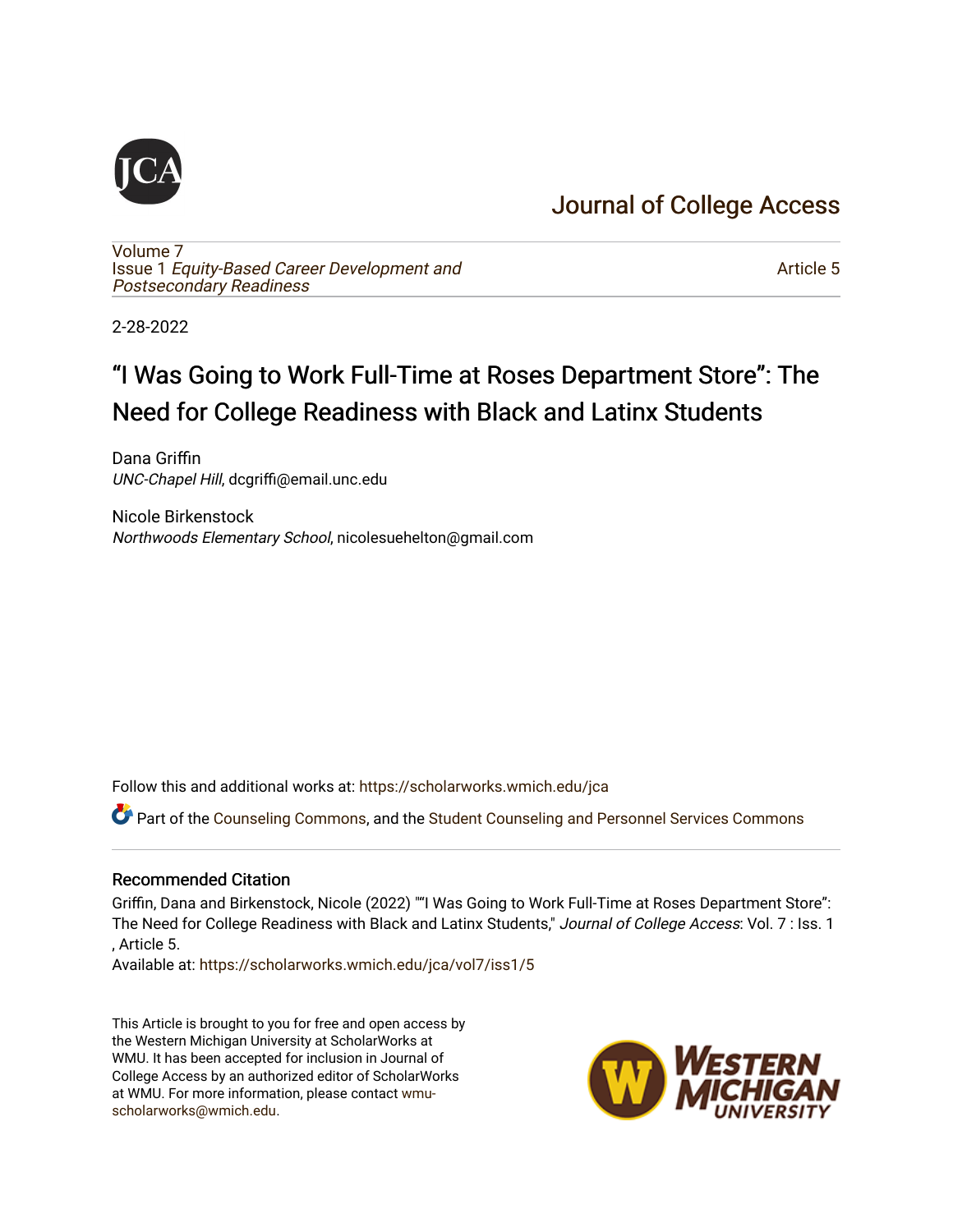# **"I Was Going to Work Full-Time at Roses Department Store": The Need for College Readiness with Black and Latinx Students**



Authored by

Dana Griffin (*University of North Carolina—Chapel Hill)*  Nicole Birkenstock (*Northwoods Elementary School*)

#### **ABSTRACT**

This article provides a summary of the literature and research justifying the need for creating equitable college readiness practices in K-12 schools, particularly for Black and Latinx students who are at risk for not receiving college readiness knowledge and skills. Written in a style to provide a bricolage of personal narratives, literature, and research around postsecondary readiness, the authors shift between first and third person to demonstrate that the entire postsecondary process in K-12 schools is in dire need of an upheaval. From the dialectical exchange presented, the authors develop strategies for developing equity-focused college readiness practices.

**Keywords:** college and career readiness, elementary school, antiracist practices

**I magine a Black female student,**<br>**It is freshman year and all student is that it is freshman year and all student counselor to plan out their four-year component** *attending a rural Virginia high school. It is freshman year and all students are required to see the school counselor to plan out their four-year course schedule. The student has a visit with the school counselor to set up her four-year high school plan. As the student patiently sits and waits, the school counselor completes the high school planning sheet without once asking the student what her plans are for after high school, or her interests. The school counselor does not even engage in small talk with the student. When she is done with the planning sheet, the school counselor asks the student to sign it, signaling agreement to the* 

*four-year course plan. The school counselor puts the sheet in the student's cumulative folder, and sends the student back to class. This entire session lasts roughly 10 minutes. It is unknown whether this situation occurred for every student in this high school, but it is the experience of this particular student, who at this point, had no inclination of going to college. Her mother, only having a high school degree, only reinforced the notion of getting good grades, graduating from high school, and getting a good paying job. The school counselor never discussed college opportunities with this student, nor did she engage the student in college going activities that scholars have deemed to be necessary for first generation, low-income Black and brown students, such as taking a rigorous course schedule. This student's goal for after high school—to work at Roses, a major discount store prominent in the 1980's and 1990's, as this is where the student worked as a parttime employee and she assumed she would be able to transition to full-time after graduation. Because the school counselor never asked, or truly talked with this student, or got to know this student in any capacity other than a name on a list, even this goal of working at Roses went unexplored.*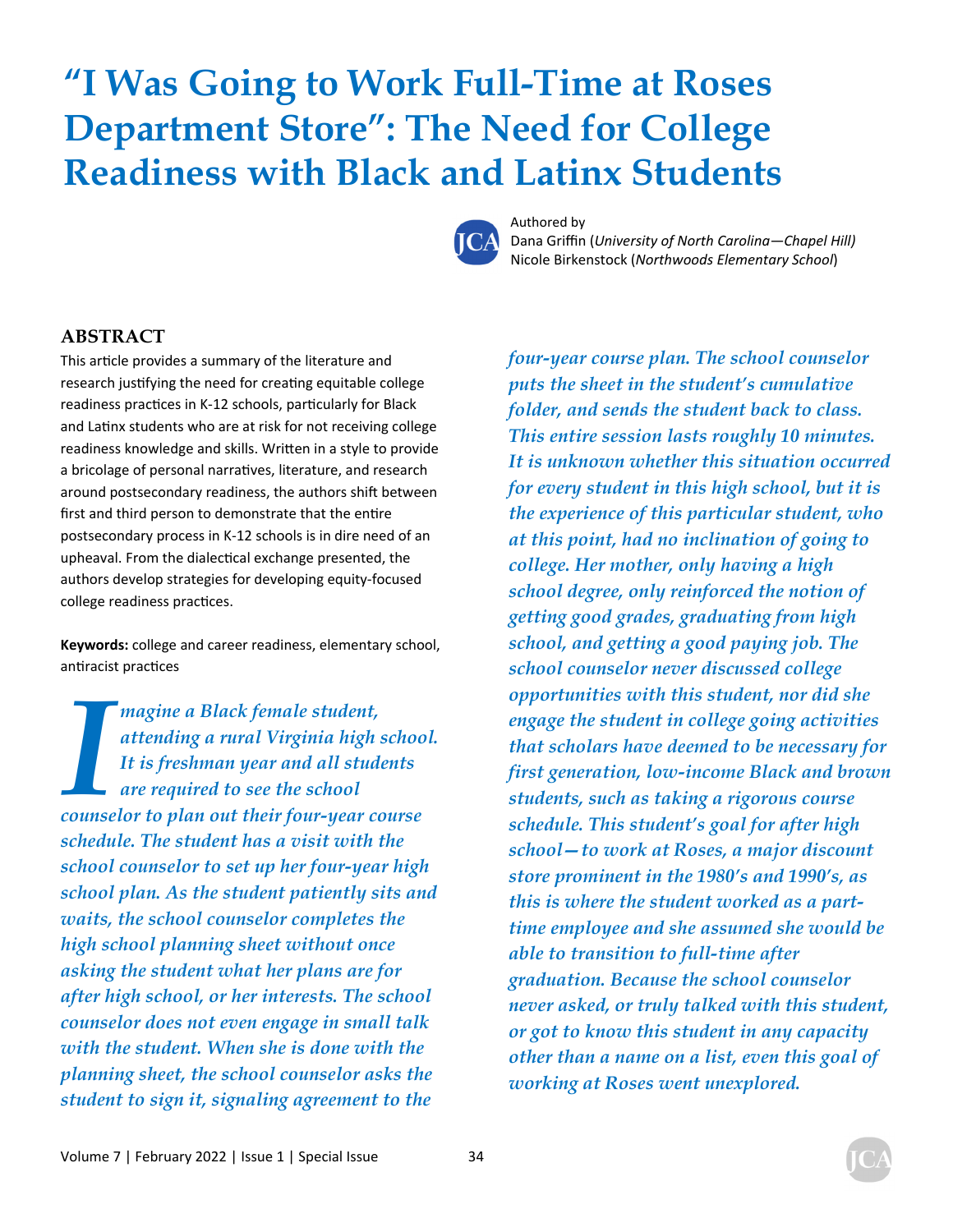This special issue is on equity-based career development and postsecondary readiness. While we cannot attest that the abovementioned scenario was inequitable based on race, gender, and socioeconomic status, the practice demonstrated by this school counselor was indeed inequitable. Other students from wealthier households, or with parents who attended college, may not have needed the school counselor to provide them with postsecondary readiness information. Other students may have had access to knowledge and resources that aided their career development and postsecondary readiness. Other students may have had discussions with their parents or teachers who encouraged them to enroll in advanced courses. Other students may have had the opportunity to take college entrance exam testing preparatory courses. In other words, other students may have had social capital around college preparation. However, the student described in this situation did not have social capital and as such, this practice by the school counselor was woefully inadequate in preparing the above-mentioned student for postsecondary opportunities. I share this story of what passed for postsecondary planning as the first author is the Black female who had this experience with her school counselor. This event occurred over 30 years ago. Unfortunately, these inequitable practices remain and are pervasive in our schools. The inequities are well-known and national initiatives have been formed espousing the need for school counselors to be more proactive in exposing

all students to postsecondary planning and addressing the college and career readiness needs of students in K-12 schools (Bryan et al., 2011; Bryan, Young, et al., 2015; Bryan, Williams, et al., 2020; McDonough, 2005). For example, the College Completion Goal 2020 and the Reach Higher campaign initiatives propose that higher standards are needed to prepare students for success in college as well as guide students toward developing selfregulated behaviors that help them complete high school, attend college, and pursue career opportunities (Bryan, Williams, et al., 2015; The White House, 2014). At the 2014 American School Counselor Association (ASCA) National Conference, First Lady Michelle Obama, creator of the Reach Higher initiative, highlighted the unique opportunity that school counselors have in promoting college readiness in students, stressing that school counselors have the training to support college and career readiness in schools (Hoyt & Wickwire, 2001; Knight, 2015; The White House, 2014). However, we see that in schools, these initiatives have not been put into practice. Indeed, this disconnect was noted by the second author while a school counseling intern at an elementary school in 2019. She recognized the discrepancy between what was taught in her school counseling program and what was occurring at her internship site. "The things you talk about and teach us do not happen at all. We are not discussing college readiness in meaningful ways at my school."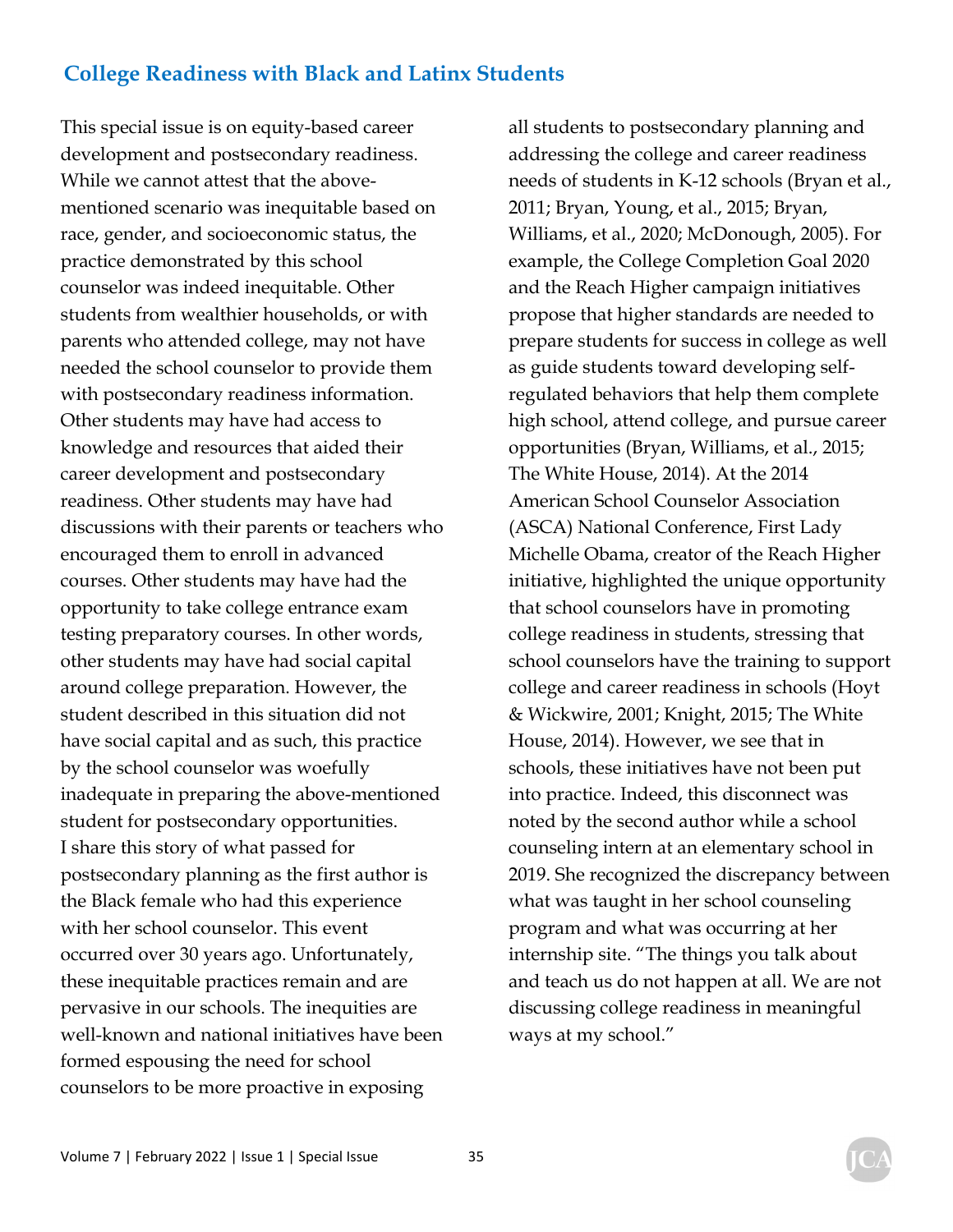School counselors can be an important resource in addressing the college and career readiness needs of students, but they can also be responsible for the continuation of inequities in the college-going process. For students with parents who have not attended college, as well as working and lower-income parents who may not have the knowledge and resources needed to help their children be college-ready (Hill & Torres, 2010; Welton & Martinez, 2014), school counselors are particularly important as they may be the first point or only contact for college readiness information for these students (Griffin et al., 2011; McDonough & Calderone, 2006; McDonough & Fann, 2007). The knowledge and skills consistent with college and career readiness include academic knowledge, critical thinking, social emotional learning, resiliency, community involvement, knowledge of technology, and identity development (National Office of School Counselor Advocacy [NOSCA], 2012); all areas in which school counselors should be trained, according to the 2016 Counseling and Counseling Related Program (CACREP) Standards (CACREP, 2016). Therefore, the purpose of this article is to provide a summary of the literature and research justifying the need for creating an equitable college readiness culture in K-12 schools, focusing on the needs of Black and Latinx students who are particularly at risk for not receiving the academic preparation and college readiness skills they need. We write this article as a dialectical experience, in which the authors dialogue about their

experiences and knowledge of the issues related to postsecondary readiness as opposed to providing contrasting viewpoints and reconciling them. Tracing the literature and research around postsecondary readiness, particularly around college readiness, alongside our own experiences, we shift between first and third person to weave a discourse to demonstrate that the entire postsecondary process is in dire need of an upheaval. We end with strategies for school counselors to address the inequities in their college readiness practices.

#### **Inequities in College Readiness Practices**

Black and Latinx students are not provided with equitable access to knowledge, skills, and opportunities to prepare them for college as White, Asian, middle class and affluent students are (Cabrera & La Nasa, 2000). This gap between students of color and lowincome students and White, Asian and middle class and affluent students draw attention to the conditions and obstacles that students face throughout their educational careers. This is even more disconcerting as the data show that Black and Latinx populations are significantly less likely to be academically successful than other racial/ethnic populations, and these two groups fall behind on every academic achievement indicator, such as test scores, honors and advanced placements course enrollments, and student attendance (Bryan et al., 2020; Dulabaum, 2016; Lareau, 2011; Lee & Bowen, 2006). Factors that increase disparities in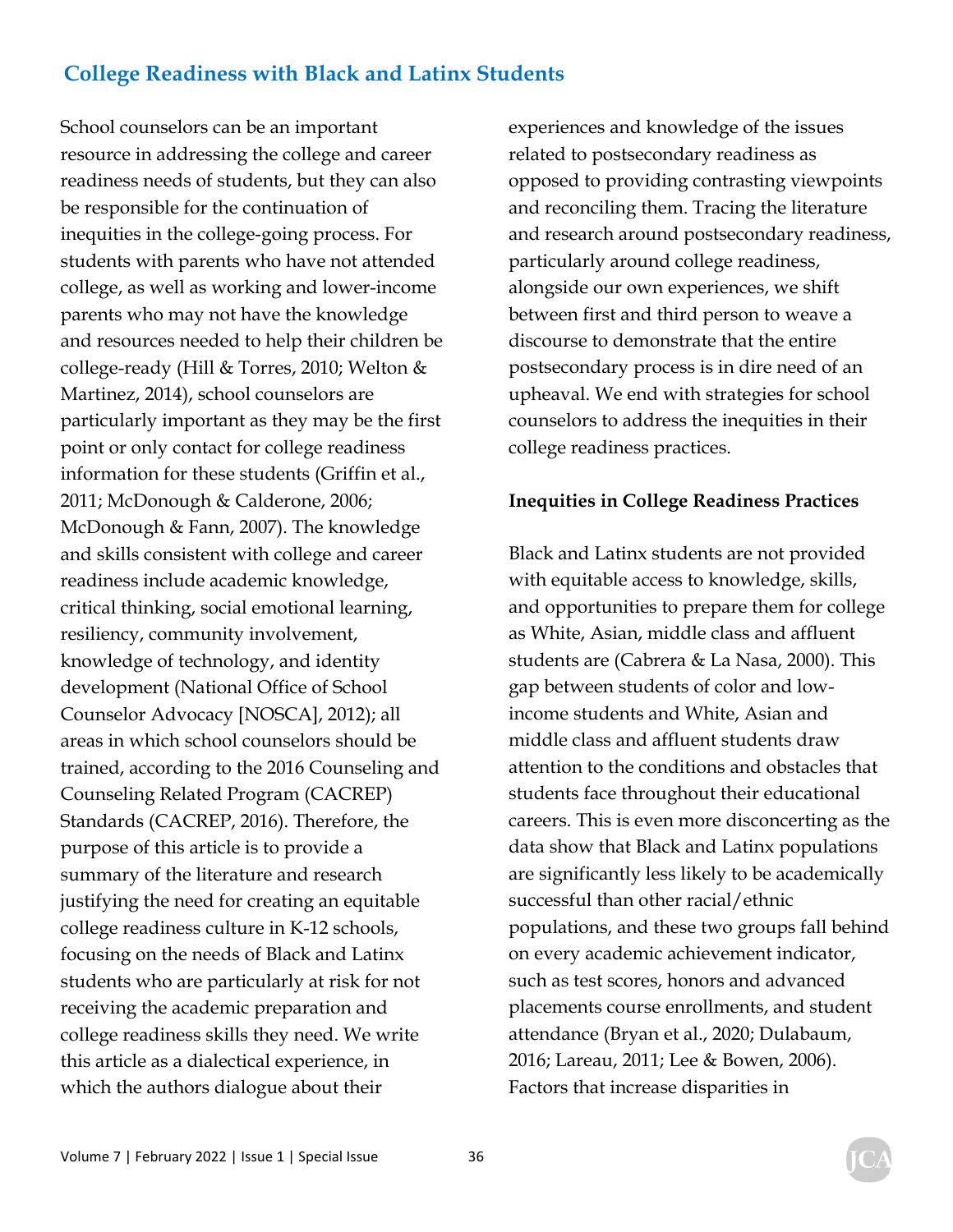postsecondary enrollment for some Black and Latinx students include low English proficiency, low income, and a marked lack of knowledge about steps to college, especially for first-generation college students (Dulabaum, 2016; McDonough, 1997; Nunez & Oliva, 2009; Perna 2000, 2006). On top of these contextual factors, these students are also the ones with little support or guidance around college and career readiness (Dulabaum, 2016; Perna, 2006). This is evident in the first author's experience of only receiving a four-year course taking plan.

*I graduated high school with a 3.8 GPA and neither the school counselor, nor the teachers I had talked to me about postsecondary plans, let alone college. And according to my school counseling students, this still happens today. This is why we have our high school counseling interns conduct individual counseling sessions with students on college and career readiness. This includes more than just telling them the classes they need to take in order to meet state graduation requirements. It includes having meaningful conversations with these students about their futures.* 

Not only are Black and Latinx students less likely to be provided with the information they need for college planning, but their parents are often excluded from this information as well. If parents are included, the delivery of content and distribution of college information to them is marketed for parents who have a deeper understanding of the college readiness process than parents

from racialized and marginalized populations may possess (McDonough, 1997; Welton & Martinez, 2014). For example, college readiness information for immigrant Latinx families may need to include information regarding college costs and financial aid information as these families may be unable or reluctant to apply for loans to pay for college (Bettinger et al., 2012); however, financing college may not be a part of the college information disseminated by school counselors. Paying for college often falls outside of the information that is traditionally shared with parents.

Parent sharing of information amongst each other is another form of inequity in the college readiness process as research shows that parents social networks also perpetuate inequities in the college going process. Parents from racialized and marginalized backgrounds may be situated in networks where the knowledge, flow of and access to information around college readiness is more limited than those of White, Asian and affluent parents (Lareau & Horvat, 1999; Li & Fisher, 2017; Quinn et al., 2020; Ryan & Ream, 2016), and school counselor practices fail to consider these differences when engaging with parents.

*My mom's circle of friends included family and friends who they themselves did not attend college. From where was I supposed to turn to get the information I needed? How could my mom talk to me about preparing for college, applying to college, and getting to college if she herself had never done any of*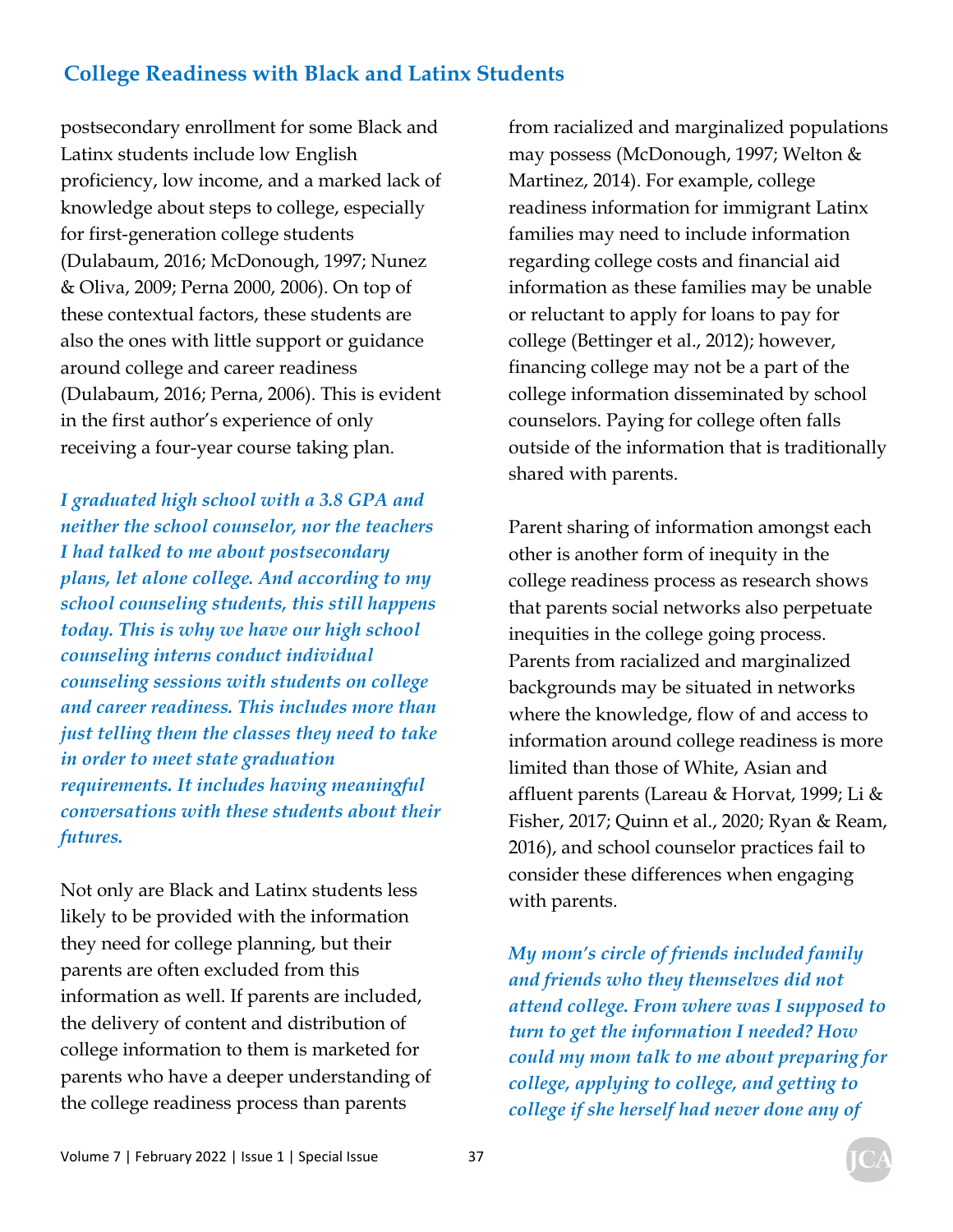*these things? When you need extra help with academic work, the norm is to go to your teacher who has the expertise in the subject matter. When you need extra help with college planning, what is the norm? Even now, with the knowledge I have gained about the college going process, I still feel excluded from pivotal pieces of information when helping my own daughter get to college. I would be in the same spaces with white parents, but it was abundantly clear they were not as open to sharing information with me as they were with each other.* 

Another example of inequity involves the spaces and locations of where college information is disseminated. The majority of college information is school-based, meaning that parents must come to the school to receive it. This practice perpetuates inequities in the distribution of vital information, as many racialized and marginalized parents are not involved in school-based activities, instead being more involved in home-based activities (Baquedano-Lopez et al., 2013; Bower & Griffin, 2011; Gonzalez et al., 2013), pointing to the need for school counselors to be proactive in using school-familycommunity partnerships to reach families in spaces outside of school. School counselors must also be proactive in finding and using assets in the community and building partnerships with families and communities. This allows school counselors the opportunity to gain an understanding of communities of their student populations, so that they can build equitable college-going activities built around the needs of students and their

families, as opposed to the umbrella approach of having the same information provided to everyone in the school (Arriero & Griffin, 2018; Gonzalez, 2017).

The onus for these practices should be placed on school systems that allow for these inequities to flourish by blaming Black and brown students and their families for the lack of being college ready opposed to advocating against policies and practices that continue to oppress and exclude racialized and marginalized populations (Dulabaum, 2016; Nunez & Oliva, 2009), including, but not limited to a lack of role models or advocates for Black and Latinx students, stereotyping, low-expectations, miscommunication, lack of social support, lack of time management skill training, and lack of guidance on how to access college (Bryant, 2015; Dulabaum, 2016). Furthermore, these students are expected to persevere and persist despite these barriers, and when they do not, students and families are accused of not caring about their education, which allows this insidious and pervasive cycle of inequity to continue. Three of the most insidious practices harming our Black and brown students and creating barriers in college readiness include academic course work placement, discipline policies, and lowered teacher expectations (Bryan et al., 2020).

#### **Inequities in Academic Course Work**

Academic preparation for college includes several components. Taking higher level and challenging coursework is one part, but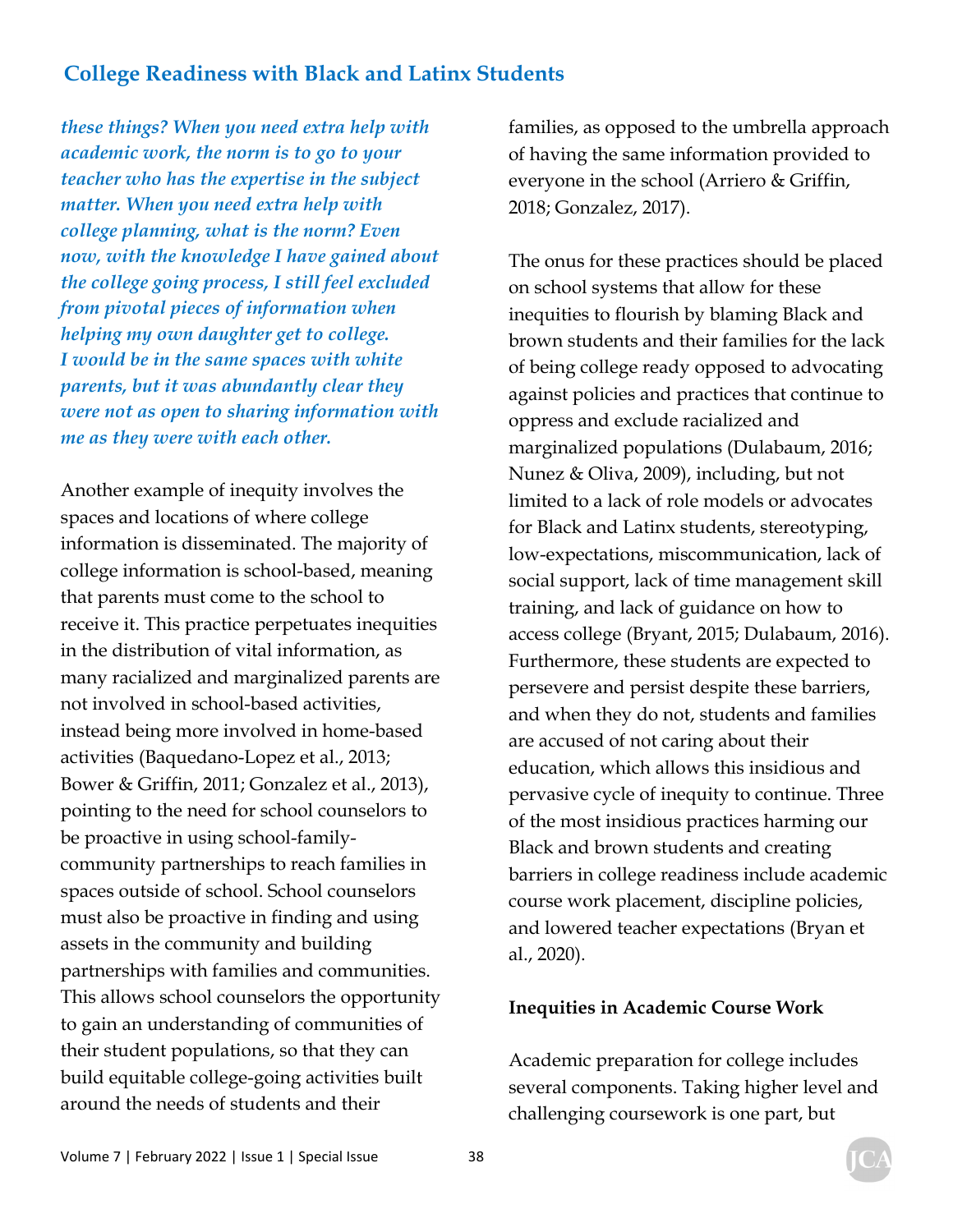students need the skills to do this coursework before they reach high school (Chlup et al., 2016; Conley, 2010; Nunez & Oliva, 2009). However, many students in low-income schools do not have access to rigorous courses, making it impossible for these students to gain the academic skills necessary to enter and be successful in college (Bryant, 2015; Cabrera & La Nasa, 2000; Nunez et al., 2010; Schneider et al., 2006). Data show that only 57% of Black students attend schools with access to college-ready courses, and if schools do offer these higher-level courses, Black students are often under-enrolled in these courses (Bryant, 2015). In addition to Black students, low-income students are also excluded from and are underrepresented in higher-level courses. Indeed, because this issue was so prevalent in the state of North Carolina, a three-part series was dedicated to this in a local newspaper: "Every year across NC, thousands of low-income students who have superior math scores are left out of programs that could help them get to college. Data in NC show that bright young children from low-income families are much more likely to be excluded from the more rigorous classes than their peers from families with higher incomes" (Neff et al., 2017, p. 1A).

*It hurts reading this data out of NC regarding students left out of academically rigorous coursework. I also was never referred for academically rigorous classes. I vividly remember asking one of my smart White friends what classes she would be taking the following year and seeing that her courses were different than mine, I went to the school*  *counselor's office to ask to be put in those same classes. Immediate gate-keeping ensued with the school counselor telling me that the classes I wanted were only for gifted students. I asked how one becomes gifted and was informed I needed to test into the gifted classes. I then had to ask to take the test. Decades later, I had to repeat this process to get my own son enrolled in the gifted program1….* 

In addition to not having access or being blocked from taking more rigorous coursework, students who do enroll in college realize that they need academic strengthening before they can be ready for college-level courses, especially Black students (Bryant, 2015). Indeed, researchers have shown that college student success can be impeded due to not having the knowledge and skills for college-level work, which includes, but not limited to, having study skills and time management skills, but also extra and cocurricular involvement and social involvement with peers and faculty members (Strayhorn, 2010). However, students that are supported by highly qualified and experienced teachers have significantly less remediation rates entering college (Bryant, 2015).

 $\frac{1}{2}$  , and the set of the set of the set of the set of the set of the set of the set of the set of the set of the set of the set of the set of the set of the set of the set of the set of the set of the set of the set

 $1$  Griffin, D., & Wood, S. (2015). "Mommy, I'm Bored": A dialectical exploration of school-family-community approaches to working with gifted, black males in rural school environments. In S. M. Wood & T. Stambaugh (Eds.), *Serving Gifted Students in Rural Settings: A Framework for Bridging Gifted Education and Rural Classrooms* (pp. 289-315). Waco, TX: Prufrock Press.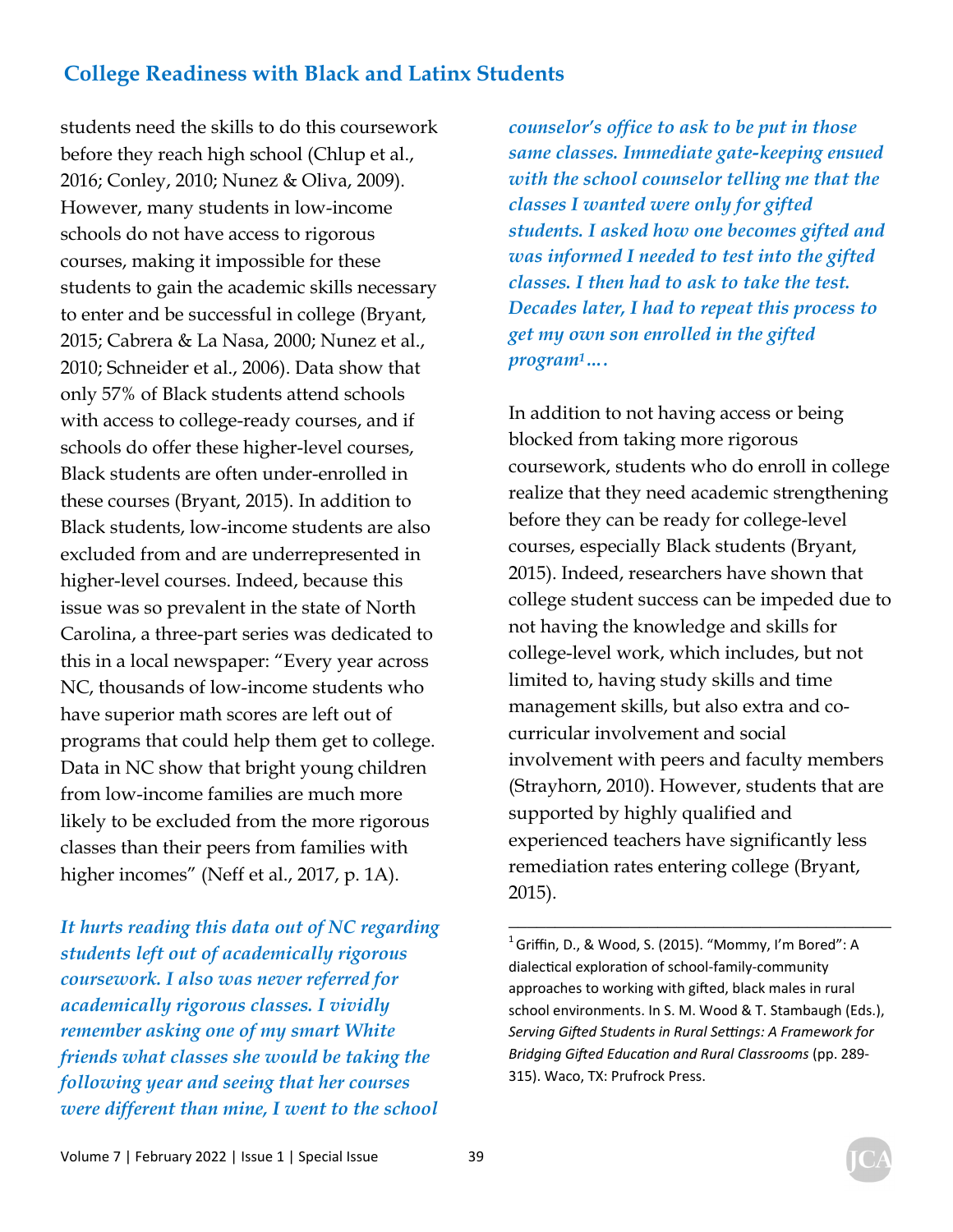#### **Inequities in Discipline Referrals**

Data show an increased gap between Black and White student discipline rates over the last 50 years (Gregory, Skiba & Noguera, 2010; Mendez & Knoff, 2003; Ritter & Anderson, 2018). Black students are found to have discipline consequences that exclude them socially, such as out of school suspension (OSS) and expulsion (Bryan et al., 2012; Ritter & Anderson, 2018). Researchers saw that the number of Black students attending a school influences discipline rates in that the more Black students, the higher the discipline rates (Ritter & Anderson, 2018). This data is disturbing, and the concern grows as outcomes are identified. Much of the current research proves there is a correlation between exclusionary discipline and low-test scores, dropout rates, grade retention, and involvement in the juvenile justice system (Morrison et al., 2001). However, researchers struggle to find a causal relationship in the data making it difficult to create systemic change (Anderson et al., 2017).

Ritter and Anderson (2018) also examined the difference within and between districts to determine the gap in discipline between Black and White students and found more variation between schools than within school districts. For example, some of the schools chose exclusionary discipline for guns, drugs, and alcohol, while others chose to respond differently for the same infraction (Ritter & Anderson, 2018). As their findings show, Black students were more than twice as likely, across the state, to be disciplined for nonviolent and minor infractions compared to their White peers. Ritter and Anderson (2018) assert that an intentional effort to identify and document inequities in discipline is the first step in closing the academic gap for students of color. The insidious nature of these inequitable discipline practices is that they begin early, as evidenced by the second author: "Even in my elementary school, most of the students being suspended, or referred to the principal or counselor for discipline issues are my Black and Latinx male students."

#### **Lowered Teacher Expectations**

The expectations that teachers have of students can also play a role in college and career readiness, especially college aspirations (Bryan et al., 2012; Dulabaum, 2016; McDonough, 1997). Schools with large numbers of Black and Latinx students tend to have less certified teachers with less experience (Knight-Manuel et al., 2019). This can lead to students being less prepared for postsecondary success. For example, several "bad teaching" practices were recorded from students in low assistant and engagement schools (Dulabaum, 2016). Teachers were writing information on the board for students to passively read, not returning emails or calls, and creating a boring atmosphere by doing the same thing continuously in order to get a high passing rate (Dulabaum, 2016). Additionally, biased teacher views on Black and Latinx student motivation, work ethic,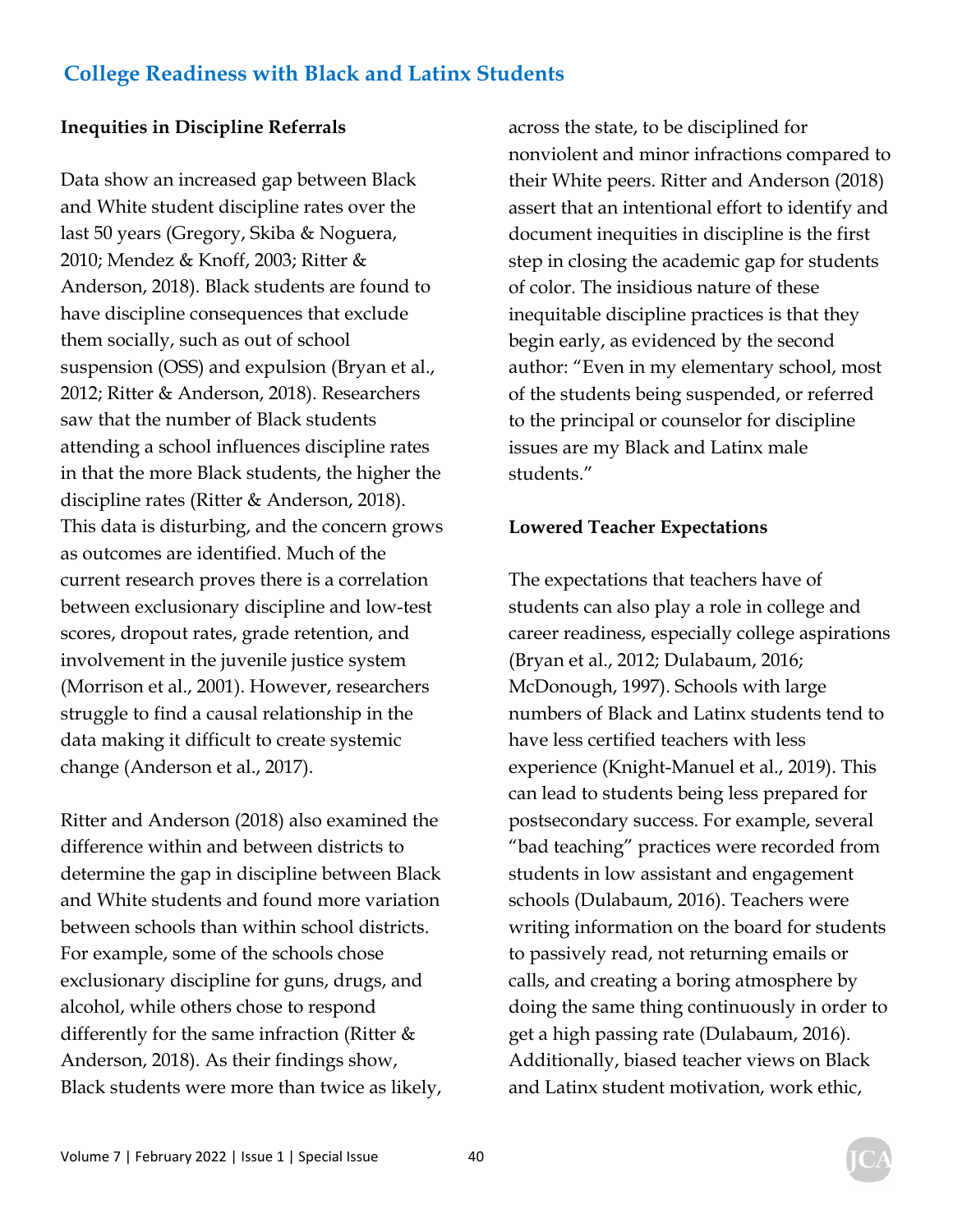and family support persist due to the lack of investment in relationships (Bryant, 2015). Teachers and other school stakeholders that actively and continuously challenge their beliefs, biases, and understanding of race, gender, class, and masculinity are key to understanding and educating students based on their strengths rather than their deficits (Bryan et al., 2020). Teachers must build genuine and respectful relationships with students and hold high expectations that students of color are capable of success (Bryant, 2015).

*I often wonder why none of my teachers saw college potential in me, even though I was a straight A student and was not the proverbial "problem student"; I was not a troublemaker. I just didn't have access to what I needed to develop a well-thought out postsecondary plan, pointing to the importance of social capital in the college readiness process.* 

#### **Social Capital in the College-Readiness Process**

Currently, scholars are focusing on the role of social capital in the college readiness process (Ryan & Ream, 2016), one particularly exploring the role of school counselors as social capital (Bryan et al., 2011). Social capital refers to the pivotal relationships and networks that provide access to more favorable outcomes (Coleman, 1988; Stanton-Salazar, 1997). Concentrating on social capital in the college-readiness process is important as research shows that students' whose social ties and networks are more limited have

reduced postsecondary options and are the ones most at risk for not receiving the college information and preparation they need; these students, more often than not, are lower SES, Latinx and African American, and firstgeneration college students (Perez & McDonough, 2008; Terenzini et al., 1996; Warbuton, et al., 2001).

Although research addresses the need for social capital, more research is needed around exploring the link between parent social capital and college enrollment (Horvat et al., 2003; Ryan & Ream, 2016). Studies show that marginalized populations need programs providing social capital through systematically supporting students and their families navigating the college process, which in turn narrows the achievement gap (Dulabaum, 2016). Further, Hill (2008) found that a combination of resources and collegegoing practices are influential in student decision-making around college-going. To account for the smaller and less resourced social networks, students may turn to those in schools for help in the college-going process. Indeed, in a study on where rural students turn to for college and career information, it was found that students often rely on school stakeholders, such as their counselors, teachers, and coaches (Griffin et al., 2011). In fact, Latinx students' social networks were found to be critically important in students gaining access to college information (Person & Rosenbaum, 2006). Furthermore, teachers have been found to have much influence on students' decision making around college, particularly African American students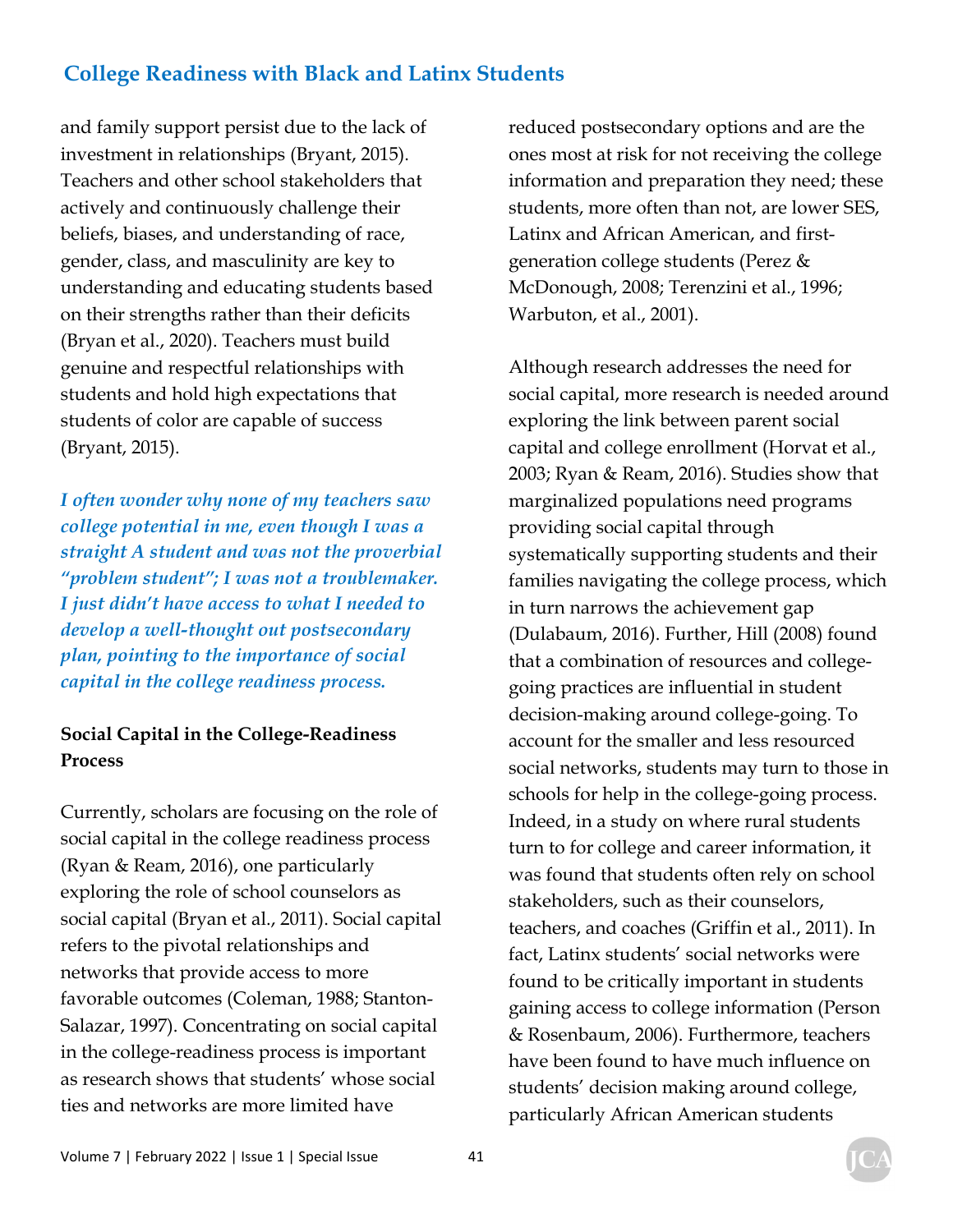(Bryan et al., 2009; McDonough & Calderone, 2006). Just as important as teachers are the role of school counselors. For many students from marginalized populations, school counselors are the source of social capital (Bryan et al, 2009; McDonough, 1997). Indeed, McDonough (1997) found that more time on college counseling and the counselor-student relationship are factors in student decisionmaking on college going.

In summary, research shows that racialized and marginalized students do not have the same access to college readiness practices (Orfield, 2004; Teranishi, et al., 2004), and this presents a critical issue for students, particularly Black and Latinx students. Further, most of the research and literature that does exist focuses on the high school context. Indeed, Engberg and Wolniak (2010) state that high schools are the epicenter of college access and readiness. While high school practices play a large role in the facilitation or prevention of students' college readiness and access (Conley, 2012; Engberg & Wolniak, 2010; Hill, 2008; Jackson & Knight -Manuel, 2019; Perna & Titus, 2005), postsecondary readiness should begin in elementary school, and that school counselors are instrumental in providing elementary aged students with the basic knowledge they need to raise awareness around their postsecondary options. As Engberg and Wolniak (2010) assert, "the challenge in promoting school environments most conducive for college readiness lie in determining how, when, and where to

allocate resources along the educational pipeline in order to address the complexities of achievement, participation, and involvement" (p. 150). We assert that truly creating a culture of college readiness for Black and Latinx students should begin in elementary school.

#### **Theoretical Support for College Planning in Elementary School**

Elementary school counselors are tasked with creating early awareness, knowledge, and skills that form the foundation for academic rigor, social and emotional development, and college and career readiness (NOSCA, 2012). While the Reach Higher initiative helped to strengthen postsecondary degree completion by pushing the creation of "career planning" as early as middle school (Reach Higher, 2015), more college and career planning is needed in elementary school settings. One of the most important reasons for creating a college-going environment in elementary schools is the amount of time it takes for planning and preparing for the future. Students need support and intentional exposure to college and career readiness interventions to develop aspirations for college and to make informed decisions. The National Office for School Counselor Advocacy (NOSCA) recommends producing a college-going culture early that is a part of schools and communities. Professional organizations and theorists would argue that not only should college and career readiness begin in elementary school, but it is also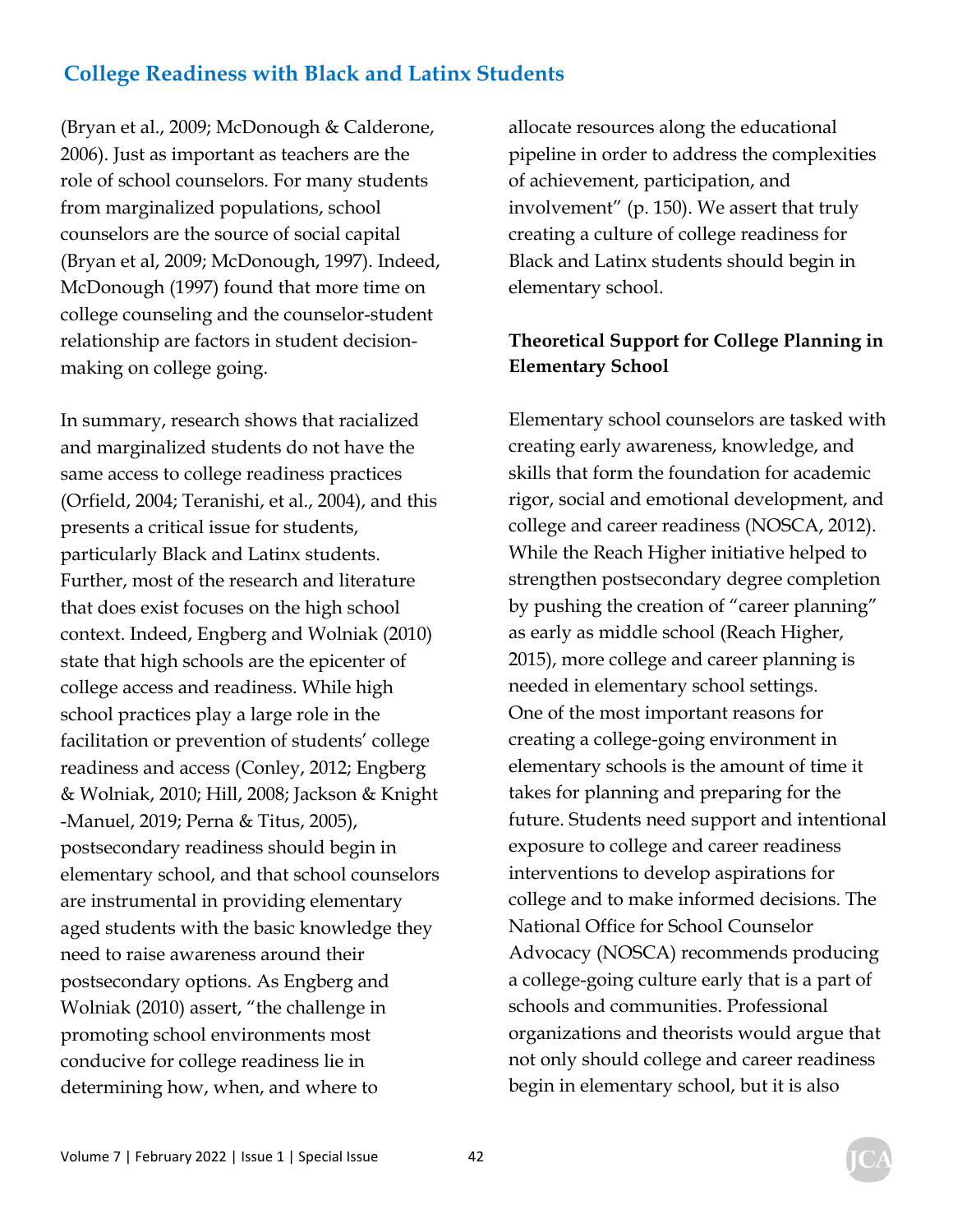critical to the development of self-concept. Further, elementary school counselors must become involved in the process (NOSCA, 2012). For instance, NOSCA's eight components of college and career readiness address the concern that lower SES students have far less social capital than those of higher SES, leaving them with less exposure to resources or skills (Wahl & Blackhurst, 2000). NOSCA's sixth recommendation for college and career readiness states that college affordability planning is needed in elementary school, citing data that show early interventions increase financial literacy in planning for the expenses of a college education, and high school is too late to begin building a college-going culture (NOSCA, 2012).

ASCA (2014) also created specific mindsets and behaviors that encourage elementary school counselors to develop college readiness practices by asserting that postsecondary education is necessary for long -term career success. The overarching goal of the mindsets and behaviors are to describe a comprehensive school counseling program that addresses the needs of children from prekindergarten through 12th grade in their academic, career, and personal/social goals (ASCA, 2014). Children begin making career choices that influence their future career goals as early as elementary school; therefore, elementary school counselors must become more involved in college and career related interventions (Mariani et al., 2016). However, ASCA must grapple with the disconnect

between the values espoused and how school counselors enact them. With the majority of school counselors being White, female, and middle class, ASCA needs to be more intentional in taking concerted steps to ensure that school counselors themselves do not enact and uphold racist ideologies in their practices.

The development of self-concept in children has been the focus of many theories, such as Erikson's psychosocial development (Erikson, 1968), Vygotsky's sociocultural development (Vygotsky, 1986), and Bandura's social learning theory (Bandura, 1977). Career development theorists like Super and Gottfredson expand on these theories by exploring how a person's self-concept affects career choices. They also assert that the elementary years are critical to the development of self-concept.

Super (1990) was one of the first developmental theorists to see career development as a process that progresses gradually over a person's life span and he was interested in explaining how a person's self-concept affects their college and career readiness (Pulliam & Bartek, 2018). He considered self-awareness, self-esteem, selfconcept, and self-knowledge as foundational to his approach. Super created nine dimensions of career development (Super, 1990). The first stage, Growth, is the period when students fantasize and develop likes, dislikes, and abilities related to future careers. This Growth period falls between birth and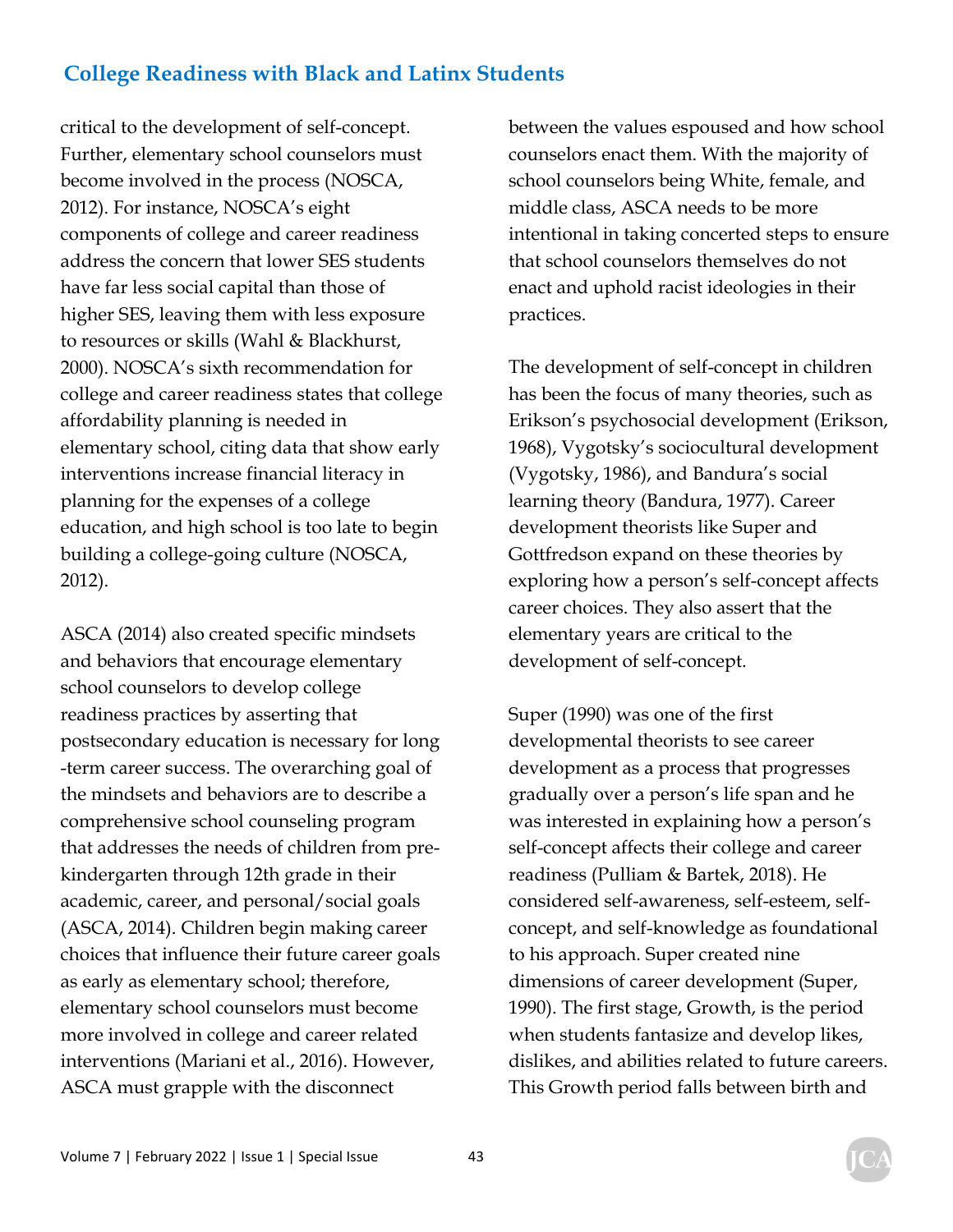age 14 (Super, 1990). This theory is often mentioned as an argument for college and career readiness in elementary school. In the growth stage, children develop their selfconcepts according to their interrelationships with peers, teachers, and other adults. This helps to build a positive attitude toward making career decisions, building selfawareness, and gaining confidence in their early career choices (Pulliam & Bartek, 2018).

Like Super, Gottfredson (2002) also believed self-concept to be essential in career selection. Her theory of Circumscription and Compromise (2002) focused even more on elementary-aged children, suggesting that people make compromises and create boundaries of acceptable careers based on how others perceive them or how they see themselves. While Super dedicates one stage out of nine to career development in elementary-aged children, Gottfredson includes elementary-aged children in three out of four stages. Her first stage, orientation to size and power (ages 3-5), states that children learn much of what they can become through adults around them. Stage two, orientation to sex roles (ages 6-8) is heavily influenced by gender development. Stage three is orientation to social evaluation (9-13), where development of concepts such as social class and preferences for level of work develop. Using this theory to develop a college and career readiness culture can be important as children as early as elementary school begin to make decisions on college and careers based on their unclear self-concepts or

how others perceive them to be (Pulliam & Bartek, 2018).

What is often overlooked in these theoretical approaches and framework is the role of antiracism, and how schools and school stakeholders can perpetuate the anti-Black ideologies that continue to oppress Black and Latinx students and allows them to develop stereotypical beliefs around future selves. Further, despite being taught that there is inherent universality to these theories and frameworks, school counselors and counselor educators must acknowledge that Black and brown students have vastly different experiences, and blindly applying these frameworks, without understanding the lived experiences of the students is an inequitable practice that needs to be eradicated. For instance, the second author, interning as a school counselor in a small suburban elementary school, developed a career intervention for fifth graders which uncovered many unclear self-concepts about their ability to succeed. One of her young Black male students said he could never be a judge because he "was Black;" many of the Latinx students believed they could only be professional soccer players. These stereotypes around future aspirations can be held as truth in young minds and can negatively impact trajectories for the future (Pulliam & Bartek, 2018). Elementary students are developmentally ready to be exposed to career development and to build college aspirations during their development of self (Wahl & Blackhurst, 2000). Therefore, school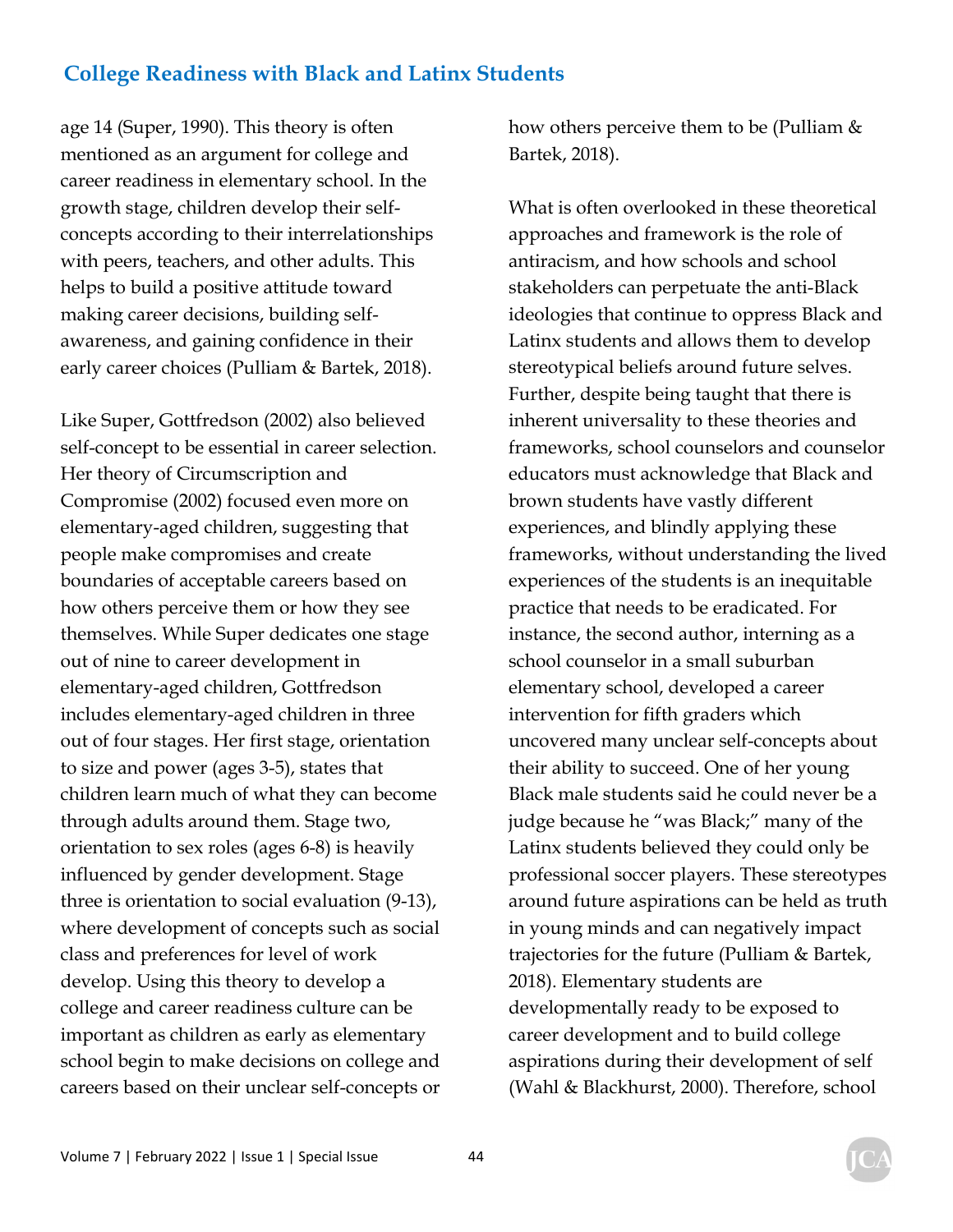counselors should be in ideal positions to aid students with this process and help build selfconcept while dispelling stereotypes and myths around future aspirations.

To underscore the importance of the school counselor's role in college readiness processes for Black and Latinx students, we apply McDonough's (1997) conceptualization of high school organizational habitus of college readiness, which draws from Bordieu's concept of habitus. McDonough's framework emphasizes that high school college readiness activities should reflect the structural and normative features of schools, which are shaped by the national, regional and local college admission processes, as well as the value of attaining a college degree based on employment opportunities available. These normative structures include how one identifies the students who are deemed college material and how parents are included in the college readiness process, as well as what information is disseminated to parents. Students of color and students from lowincome families are often overlooked and dismissed from the college readiness process, even when students and families express high expectations around college-going (Arriero & Griffin, 2018; Auerbach, 2004).

McDonough (1997) asserts that high schools must have a formal college readiness curriculum, which includes the activities that help students and parents become collegeready by reflecting the experiences and academic profile students need for college

admission, which are based on the admissions standards of the colleges and universities to which students plan to apply (e.g., course selection and grades; extracurricular involvement; standardized test scores) as well as knowledge around what students need to do for college admissions (e.g., personal essays; teacher and school counselor recommendations). The issue is that students waiting until high school to begin to develop an academic profile that is deemed college ready is too late, and school counselors often serve as "gate-keepers" (Hill Collins, 2009; McDonough & Fann, 2007) whereby they decide which college and university standards best applies to students, often using the terms, match school (student's academic profile matches to college admission standards); reach school (student's academic profile is not good enough for the college admission standards, and safety school (student's academic profile is above the college admission standards). This is extremely troubling as findings from a national study of rural high schools underscores the importance of school counselors' college readiness role enactment because they are a primary resource of information for students and families, particularly from low-income and members of racial-ethnic minority groups (Griffin et al., 2011). Indeed, another study found that students in high-poverty schools were more likely to see the school counselor for college information than teachers or other school personnel (Bryan et al., 2009), again, demonstrating the power of school counselors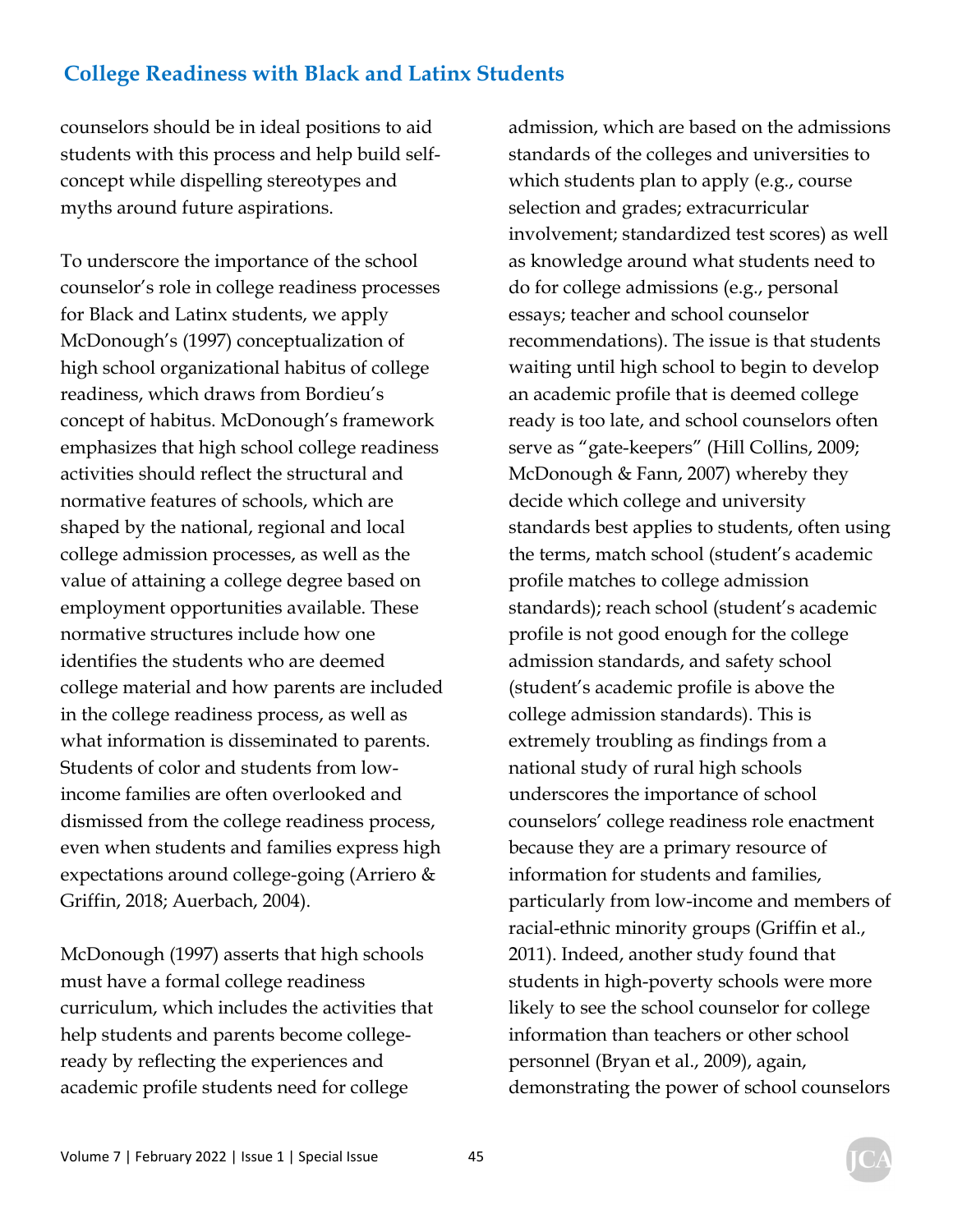in the college readiness process.

*I was in the 11th grade when someone finally mentioned college to me. And it was not my school counselor, nor my teachers. It was a special education teacher, a young Black woman, who came up to me in the hallway one day and handed me an application for a summer enrichment program at The College of William and Mary in Virginia. This program, called Student Transition Enrichment Program or STEP, was developed to expose more students of color to William and Mary. I had never heard of William and Mary and did not even know where it was. I was also surprised that this teacher even knew enough about me to share with me this opportunity. I filled out the application by myself, sent it in, and was accepted. If it were not for this teacher, I don't think I would have gone to college at all, only because it wasn't even on my radar to attend. College was not a part of my lexicon. I heard my white friends talking about going to college, but I did not think it was for me. You may think that my experience, while disheartening, happened 30 years ago, and these things no longer happen. My students tell me different. Sometimes, my students are the first ones to talk to or even mention college to Black and brown students, especially those who are deemed not 'college material.' The question, which then follows, is who gets to decide who is college ready?* 

This experience aligns with McDonough's (1997) emphasis on the need for a college readiness curriculum which positions school counselors, and their role enactment within the structural and normative features of their schools, as central to the college readiness process, but also needing to recognize that school counselor's roles are often established by the realities of their school norms as well as their own subjective interpretations of their students' and families' college readiness needs. In essence, school counselors' roles within the school positions them to control what information is transmitted to students and parents as well as how this information is disseminated. McDonough (1997) describes a "knowledge gap" that is often perpetuated for students of color and low-income students, reflecting misalignment in the information provided to parents, the means through which it is provided, and the practical information that parents actually need in order to support their children toward college readiness. The role of school counselors in implementing college readiness practices is crucial. Failure to directly address these inequities undermines the effective practice of school counseling (Baquedano-López et al., 2013; Bower & Griffin, 2011; Griffin & Bryan, 2010). Further, college readiness practices must begin in elementary school; starting this work in high school can create barriers for students in getting the courses and experiences they need for their postsecondary college and university choices.

*The 11th grade was way too late for me to just begin to realize that college was a choice for me. I know why college was not discussed with me at home, but it should have been an*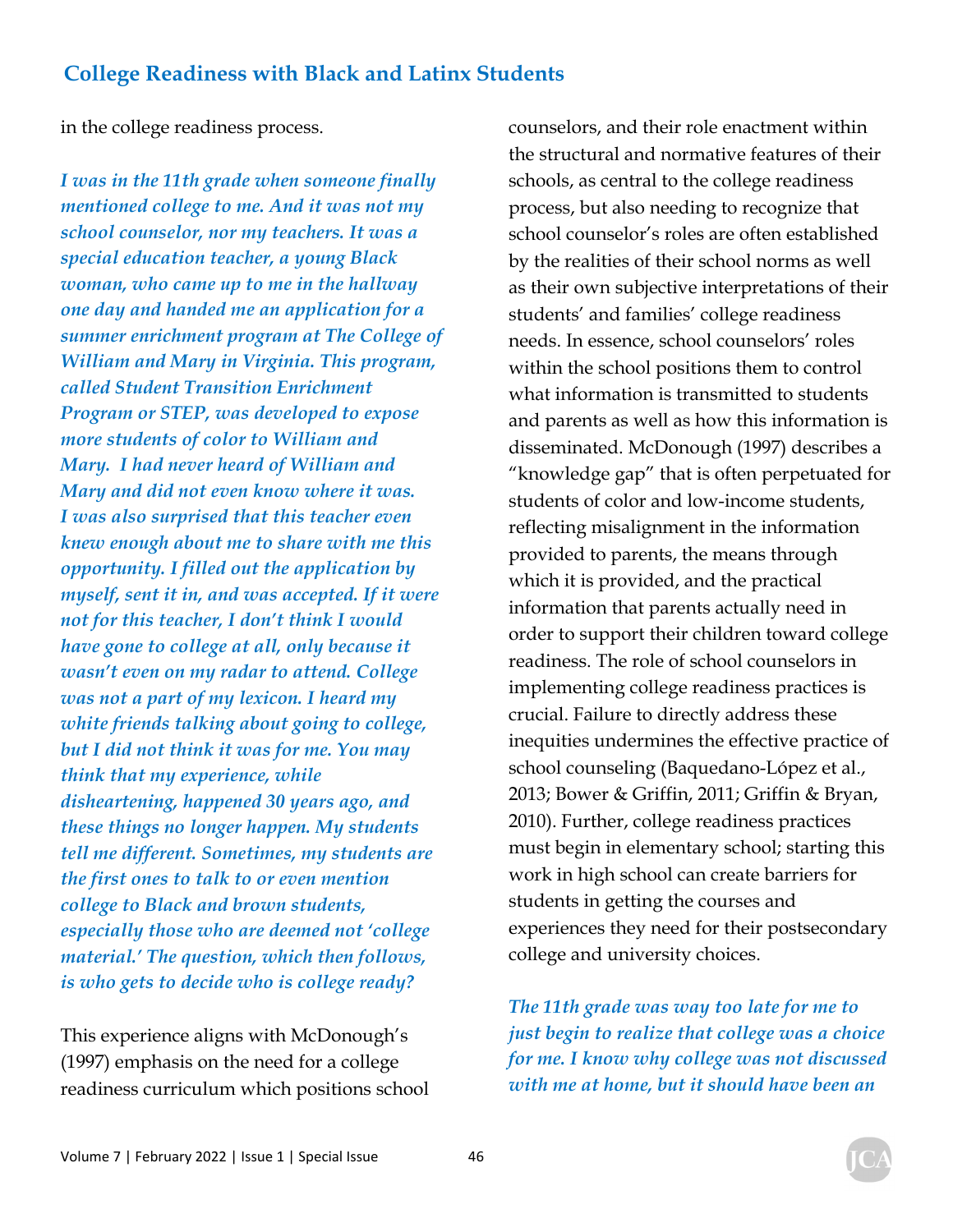*ethical violation to not discuss this with me at school. Not one conversation was had. Not one. Now that I am in a space where my words and my work places me in a position for change, I advocate for meaningful and intentional college readiness practices to begin in elementary school. These practices include working with parents. It goes beyond the traditional career day type of events nor do I want school counselors to ask the rote question, "What do you want to do when you grow up?" and count this as career exploration. I teach my students to talk to parents of their Black and brown students and ask them their goals for their children's futures. I tell them that Black, Latinx, and parents with limited economic resources maintain high expectations for their children to attend college, but often lack the knowledge needed to help their children through the college-going process (Auerbach, 2004; Bryan et al., 2017; Bryan et al., 2019; Chlup et al., 2018; Farmer-Hinton, 2008). I teach them that any comprehensive school counseling program, that is built on a foundation of equity, involves interacting with each of their student populations and their parents around college readiness. We want our students to know they can be more than sports professionals, and there is more to the medical field than just being a doctor. I tell them field trips for elementary students should also include trips to nearby colleges and universities, including community colleges. My first visit to a college campus did not happen until the summer before my senior year of high school. I did not know what the SAT was and only after attending* 

*the program at William and Mary, did I realize it was something I needed for college acceptance. Start early and build on a strong foundation is a good first step in addressing inequitable practices in the college readiness process.* 

Toward this end, building on the work of McDonough (1997) and other scholars who provide strategies and practices for building college and career readiness cultures in schools, we present three strategies for school counselors beginning the work of developing an equity-focused postsecondary culture at their school.

### **Strategies for School Counselor Practice and Training**

While Black and Latinx student access to college is increasing, there are still inequities in the college readiness process in schools (Cabrera & La Nasa, 2000; Strayhorn, 2016). The data continue to show that students of color do not receive the same quality of college and career preparation as their White counterparts (Francis et al., 2019; Nunez et al., 2009). Coupled with the racial and ethnic stereotyped views of what their future holds, elementary school counselors must be more proactive in helping put Black and Latinx kids on the right path as it is even more difficult for students to get started with college readiness once in middle or high school (Bryan et al., 2019; Griffin et al., 2021).

School counselors should be more proactive in addressing the college and career readiness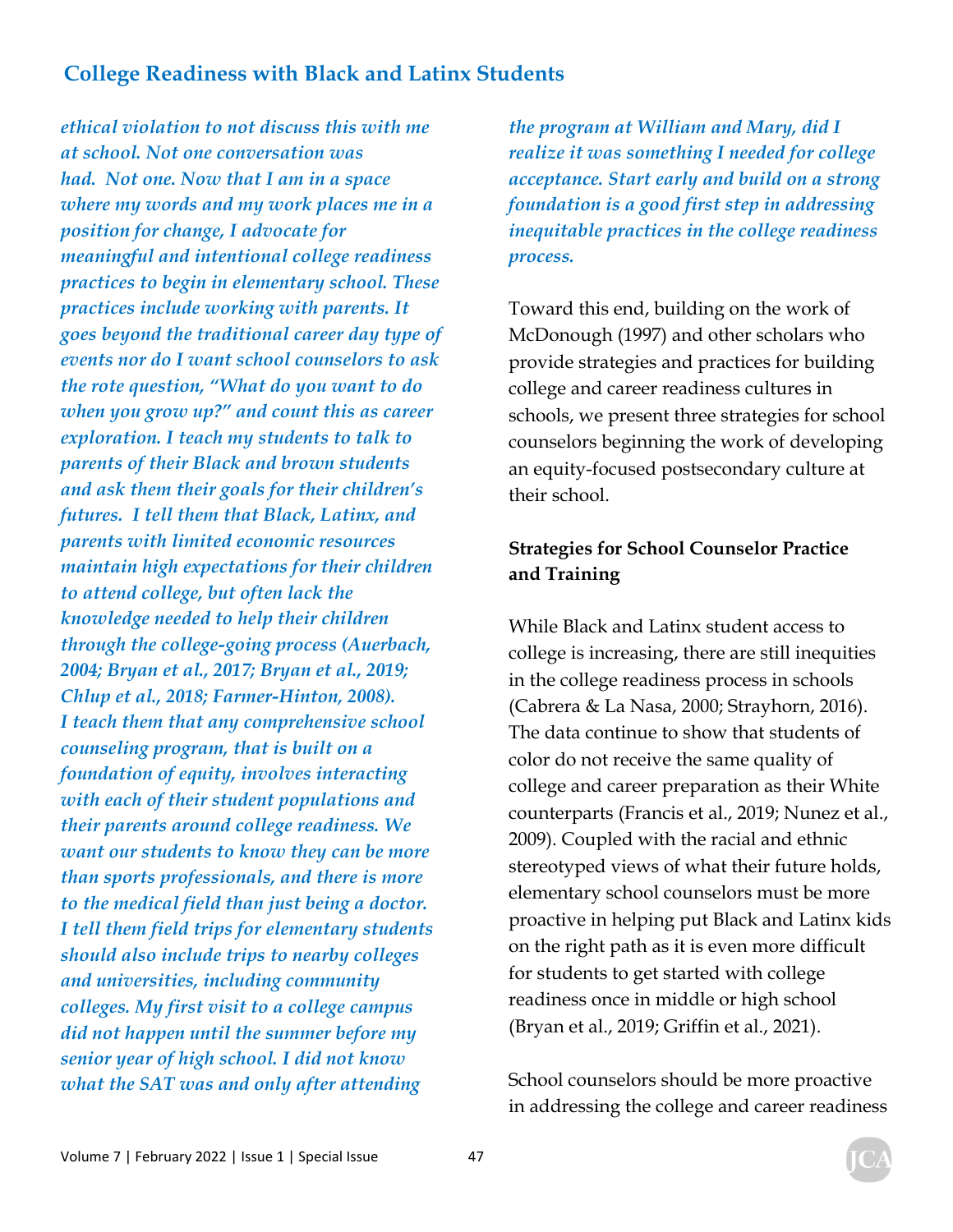of students, making it an integrated component of the school culture. One thing school counselors can do is showcase nearby universities and colleges, including Historically Black Colleges and Universities (HBCUs), community colleges and Hispanic Serving Institutions (HSIs) in their counseling offices and around the school. Another, elementary school counselors could begin to have future-oriented conversations with all their students in every interaction. For example, when conducting classroom

guidance lessons on character traits, they could discuss how those traits are useful in future careers. Further, school counselors need to start to combat the stereotypical beliefs that Black and Latinx students begin to accept as truth as early as Kindergarten. School counselors should also be proactive in partnering with the

community in bringing college and career resources into the school. Community members can be instrumental in providing information about college and careers. However, it is important to solicit community members with various college degrees and different careers. Traditionally, parents of kids in traditional careers are invited into the school to share about their work—police officers, doctors, professors, lawyers. School counselors must be sure that all guests

coming into the school should be racially, ethnically diverse, and include all genders, as well as all types of careers, from professional careers to those considered blue-collar jobs. Further, to prevent racial stereotyping, school counselors must work hard to prevent having only White individuals representing the professional careers, and people of color representing the more blue-collar jobs. This needs to happen in elementary, middle, and high schools.

**"School counselors should be more proactive in addressing the college and career readiness of students, making it an integrated component of the school culture."** 

*My senior year after realizing I was going to college, I was asked what did I want to do. Be a doctor was my response. By the end of my senior year, my answer became more sophisticated, a general practitioner; I came across this field when I heard it mentioned on a TV show I watched, but really did not have a clue of what that meant.* 

*The more shocking part was when my friends laughed at me saying that Black people don't become doctors.* 

Counselor educators need to provide more resources and training around career and college readiness. Further, in order for students to graduate from graduate preparation programs prepared to implement equity-focused college and career training activities in their schools, counselor educators need to provide more assignments around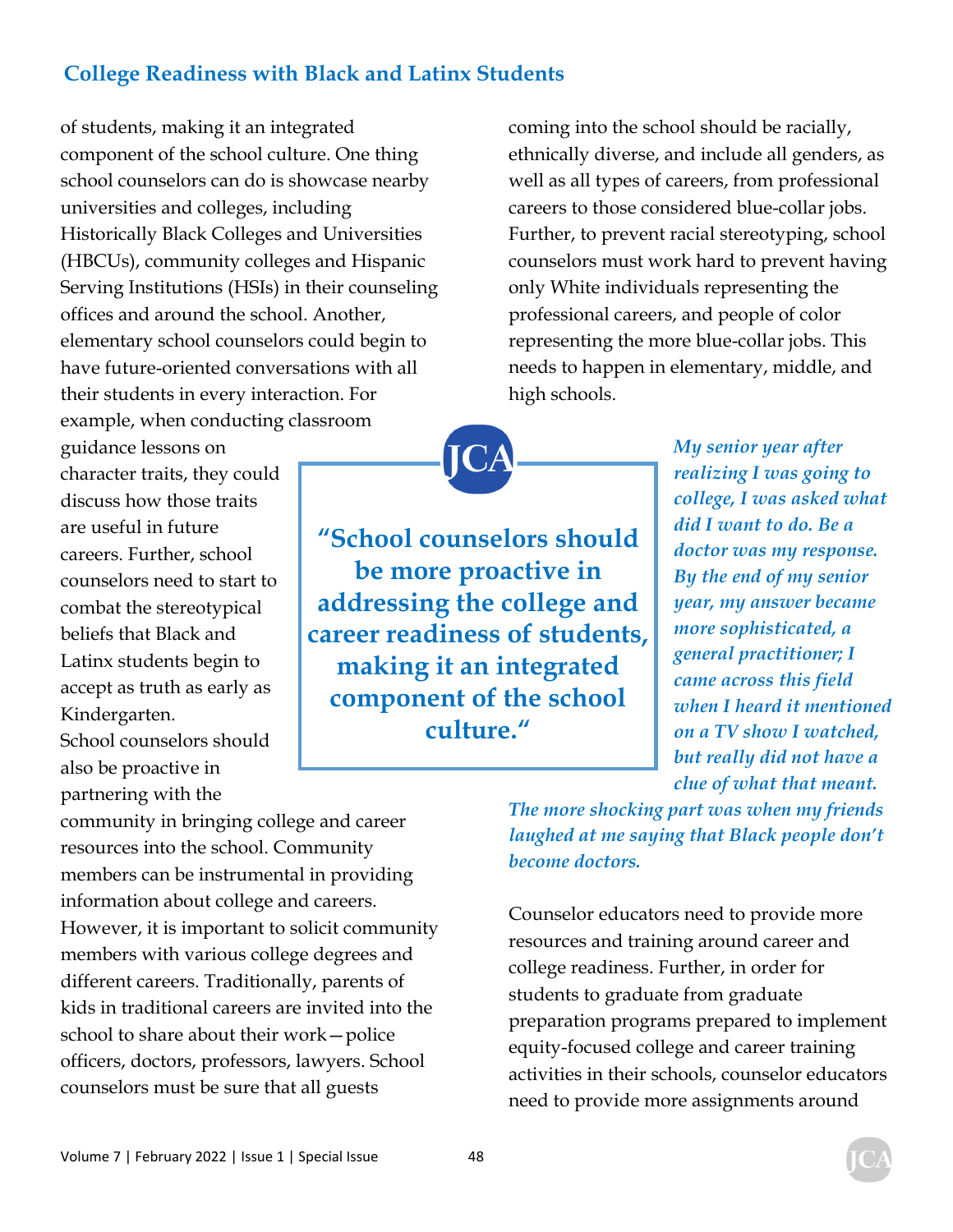postsecondary readiness. There is an abundance of activities that can be created using readily accessible materials, and students need to be taught how to create lesson plans from these materials. Due to lack of funding in schools, students need to be taught how to be creative in developing activities to meet the needs of their population.

Counselor educators also need to teach students how to develop community asset maps to find resources that can aid them in developing equity-focused career and college cultures in their schools (Arriero & Griffin, 2019; Griffin & Farris, 2010; Mitchell & Bryan, 2007). Community asset mapping can help school counselors locate, obtain, and map resources from various people and settings, such as businesses, educational institutions, and even individuals from the community (Dorfman, 1998; Jasek-Rysdahl, 2001; Kretzmann & McKnight, 1993). Community asset mapping can be used to help school counselors in high poverty schools, as they often work with large caseloads and have limited time to provide to working parents with students around college planning (Engberg & Gilbert, 2014; Gast, 2016; Perna et al., 2008). Arriero and Griffin (2019) utilized community asset mapping to build a collegegoing culture for Latinx students in a rural high school, and both parents and students were more aware of their options and held higher expectations for their futures after the program than before. The same can be done to train students going into elementary school

counselors as well.

Finally, school counselors need to be trained on how to evaluate the quality of their college and career readiness practices in the school as well as assess inequitable practices that exist. It is important that school counselors begin by strengthening their data driven program and assessing the culture of their school. All school counseling students and even practicing school counselors should be taught the evaluation skills to ensure that they are indeed, creating a robust college and career going culture in their schools, one devoid of stereotypes, and ensuring equity in the college and career going activities.

*I personally fear that what happened to me 30 years ago, is pervasive and continues to permeate our school systems. Results of a recent national survey of over 2000 school counselors suggest that many maintain limited confidence in their capacity to effectively engage in college readiness practices. Of relevance to many rural schools, such as the school I attended, a sense of efficacy for college advising was significantly lower for school counselors in small schools (i.e., student bodies fewer than 1000 students). Over one-third of school counselors reported receiving no professional training in college and career readiness advising, and the majority reported receiving only a moderate level of training, which could contribute to minimal commitment to comprehensive college readiness support to students and parents (Parikh-Foxx, Martinez, Baker, & Olson, 2020). Moreover, over two-thirds of school counselors reported challenges in delivering college readiness activities,*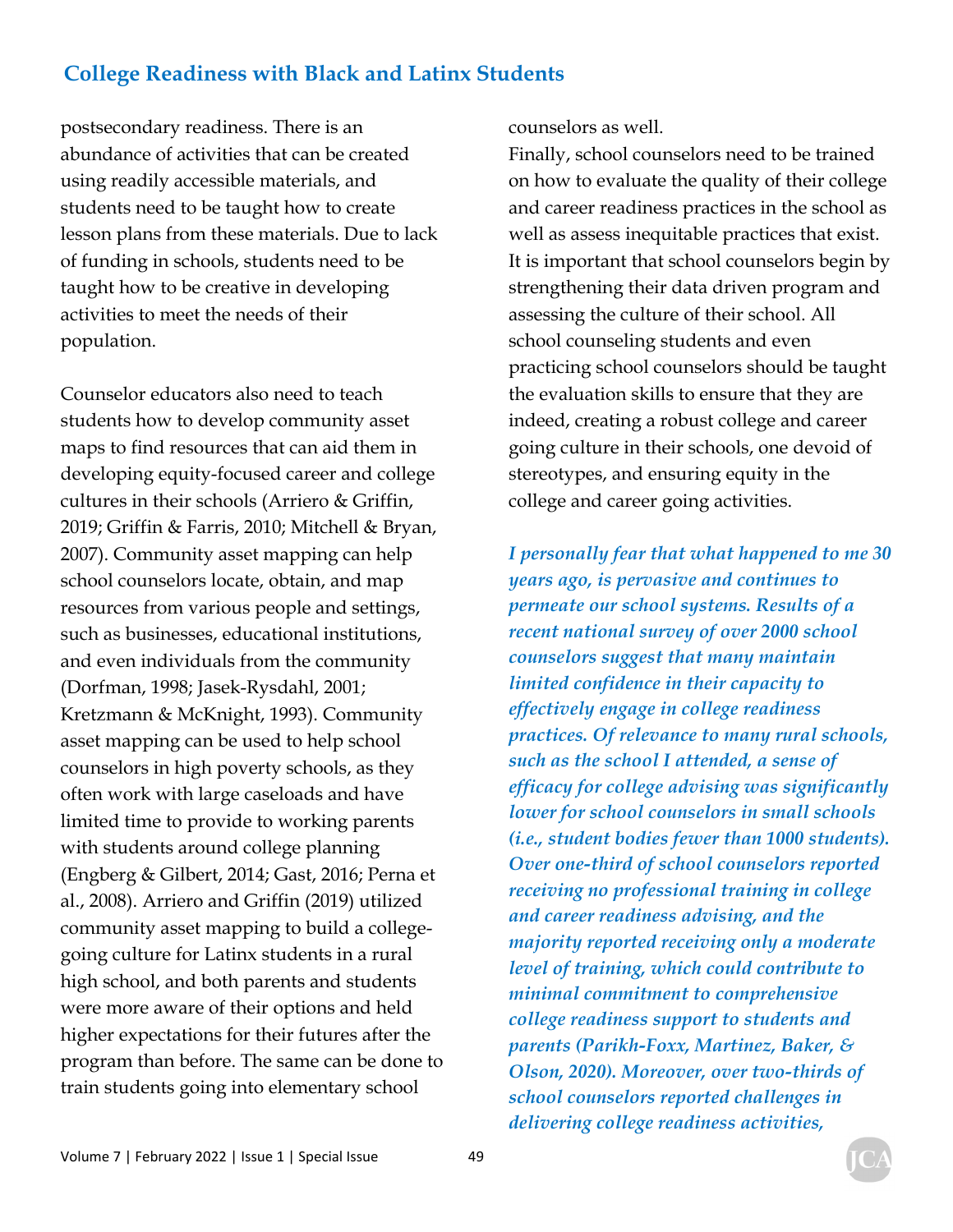*reflecting factors such as minimal time and lack of administrator support. We must do better. No student should still be experiencing what I experienced 30 years ago.* 

#### **Summary**

We presented a dialogical exchange between research and personal experiences with the goal of impressing the dire state of affairs as it relates to postsecondary readiness with Black and Latinx students. These students continue to experience racism and violence, discrimination, prejudice, classism, and oppression in every system in the United States, especially in education. The effects of these oppressive systems on Black and Latinx students are many: decreased outcomes in a number of different areas, including, but not limited to, decreased wealth, more physical and mental health problems, and lowered educational attainment. Often, the blame for the lack of their educational access and success is placed on the shoulders of these students, often citing poor parent involvement or not caring about education as the main factors for the educational inequities. Overlooked are the racist attitudes of teachers, the disproportionality of Black children being suspended, or put in lower track classes, the increased propensity for Black and Latinx children to attend schools with lower number of high qualified teachers or school counselors, and attend schools without access to high quality education, such as gifted programming or advanced placement courses. School counselors must have a paramount role in addressing some of

these inequities, and as scholars have demonstrated, one such way is to place these students on the path to college and career readiness early, and expose these students to a variety of careers before they begin to adopt limited views of their futures. "I was going to work full-time at Roses Department Store." [CA

#### **REFERENCES**

American School Counselor Association (2014). Mindsets and behaviors for student success: K-12 college- and careerreadiness standards for every student. Alexandria, VA: Author.

Anderson, K. P., Ritter, G. W., & Zamarro, G. (2017). Understanding a vicious cycle: Do out-of-school suspensions impact student test scores? (EDRE Working Paper 2017-09). Retrieved from https://papers.ssrn.com/sol3/papers.cfm? abstract\_id=2944346

Arriero, E., & Griffin, D. (2019). ¡Adelante! A community asset mapping approach to increase college and career readiness for rural Latinx high school students. Professional School Counseling, 22(1), 1-9. doi: 10.1177/ 2156759X18800279

Auerbach, S. (2004). Engaging Latino parents in supporting college pathways: Lessons from a college access program. Journal of Hispanic Higher Education, 3(2), 125-145. doi: 10.1177/1538192703262514

Bandura, A. (1977). Self-efficacy: Toward a unifying theory of behavioral change. Psychological Review, 84(2), 191–215. https://doi.org/10.1037/0033-295X.84.2.191

Baquedano-Lopez, P., Alexander, R. A., & Hernandez, S. J. (2013). Equity issues in parental and community involvement in schools: What teacher educators need to know. Review of Research in Education, 37, 149-182. doi: 10.3102/0091732X12459718

Bettinger, E. P., Long, B. T., Oreopoulos, P. & Sanbonmatsu, L. (2012). The role of application assistance and information in college decisions: Results from the H&R Block FAFSA experiment. The Quarterly Journal of Economics, 127(3), 1205-1242. Retrieved September 1, 2020, from http:// www.jstor.org/stable/23251984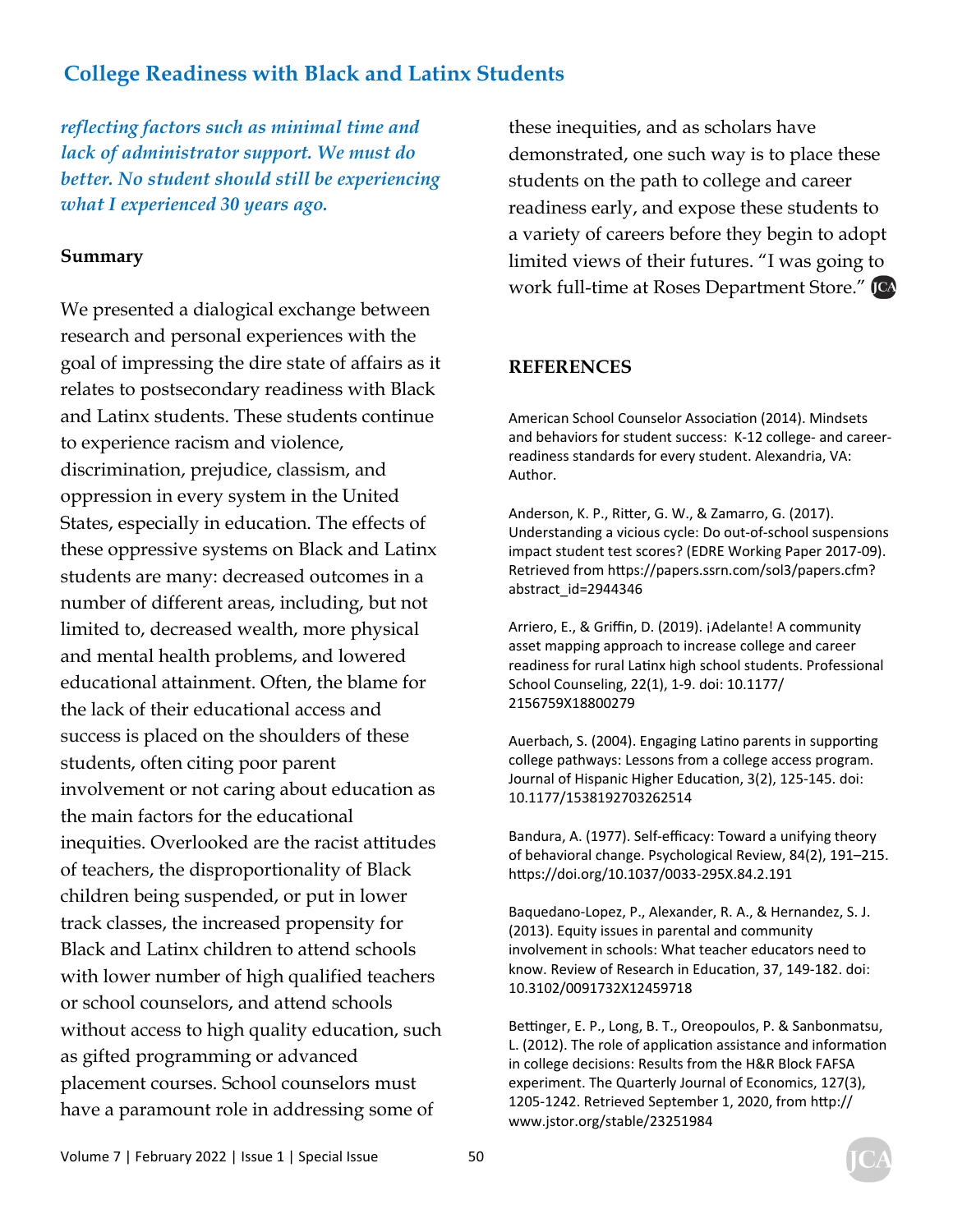Bower, & Griffin, D. (2011). Can the Epstein model of parent involvement work in a high minority, high-poverty elementary school? A case study. Professional School Counseling, 15(2), 77-87.

Bryan, J., Holcomb-McCoy, C., Moore-Thomas, C., & Day-Vines, N. (2009). Who sees the school counselor for college information? A national study. Professional School Counseling, 12, 280-291.

Bryan, J., Moore-Thomas, C., Day-Vines, N. L., & Holcomb-McCoy, C. (2011). School Counselors as Social Capital: The Effects of High School College Counseling on College Application Rates. Journal of Counseling & Development, 89 (2), 190–199. hƩps://doi.org/10.1002/j.1556- 6678.2011.tb00077.x

Bryan, J., Day-Vines, N., Griffin, D., & Moore-Thomas, C. (2012). The disproportionality dilemma: patterns of teacher referrals to school counselors for disruptive behavior. Journal of Counseling & Development, 90, 177-190.

Bryan, J., Williams, J. M., & Griffin, D. (2015). Fostering school-family-community partnerships in urban areas: Implications for closing black male students' opportunity gaps. In M. S. Henfield & A. R. Washington (Eds.), School Counseling for Black Male Student Success in 21st Century Urban Schools. Charlotte, NC: Information Age Publishing.

Bryan, J., Young, A., Griffin, D., & Henry, L. (2015). The role of school counselors in fostering college readiness and access. In J. L. DeVitis, & P. A. Sasso (Eds.). Higher Education and Society. New York, NY: Peter Lang.

Bryan, J., Farmer-Hinton, R., Rawls, A., & Woods, C. S. (2017). Social capital and college-going culture in high schools: The effects of college expectations and college talk on students' postsecondary attendance. Professional School Counseling, 21, 95-107. doi:10.5330/1096-2409-21.1.95

Bryan, J., Griffin, D., Henry, L., & Gilfillan, B. (2019). Building culturally relevant school-family-community partnerships that promote college readiness and access. In NACAC (Ed.), *Fundamentals of College Admission Counseling (*5th ed.) (pp. 466-488). Arlington, VA: National Association of College Admission Counseling.

Bryan, J. A., Williams, J. M., & Griffin, D. (2020). Fostering resilience in urban schools through equity-focused schoolfamily-community partnerships. Professional School Counseling, 23,1-14.

Bryant, R. T.-A.-F. (2015). College preparation for African American students: Gaps in the high school educational experience. CLASP: Washington, DC.

Cabrera, A. F., & La Nasa, S. (2000). Understanding the college choice of disadvantaged students. *New DirecƟons for InsƟtuƟonal Research.* San Francisco: Jossey-Bass.

Council for Accreditation of Counseling and Related Educational Program. (2015). 2016 CACREP Standards. Retrieved from http://www.cacrep.org/wp-content/ uploads/2017/05/2016-Standards-with-Glossary-2.2016.pdf

Chlup, D. T., Gonzalez, E. M., Gonzalez, J. E., Aldape, H. F., Guerra, M., Lagunas, B., Yu, Q., Manzano, H., & Zorn, D. R. (2016). Nuestros hijos van a la Universidad [Our sons and daughters are going to college]: Latina parents' perceptions and experiences related to building college readiness, college knowledge, and college access for their children – A qualitative analysis. Journal of Hispanic Higher Education, 1-21. doi: 10.1177/1538192716652501

College Board. (2010). Eight components of college and career readiness counseling. Retrieved from http:// media.collegeboard.com/digitalServices/pdf/ nosca/10b\_2217\_EightComponentsWEB\_100625.pdf

Coleman, J. S. (1988). Social capital in the creation of human capital. American Journal of Sociology, 94, S95-120.

Conley, D. T. (2010). College and career ready: Helping all students succeed beyond high school. San Francisco, CA: Jossey-Bass.

Conley, D. T. (2012). A complete definition of college and career readiness. Eugene, OR: Educational Policy Improvement Center.

Dorfman, D. (1998). Mapping community assets workbook: Strengthening community education: The basis for sustainable renewal. Portland, OR: Northwest Regional Educational Laboratory. (ERIC Document Reproduction Service No. ED426499).

Dulabaum, N. L., (2016). Barriers to academic success: A qualitative study of African American and Latino male students. Innovation Showcase, 11(6). Retrieved from https://www.league.org/innovation-showcase/barriersacademic-success-qualitaƟve-study-african-americanand-latino-male

Engberg, M. E., & Gilbert, A. J. (2014). The counseling opportunity structure: Examining correlates of four-year college-going rates. Research in Higher Education, 55, 219-244. doi: 10.1007/s11162-013-9309-4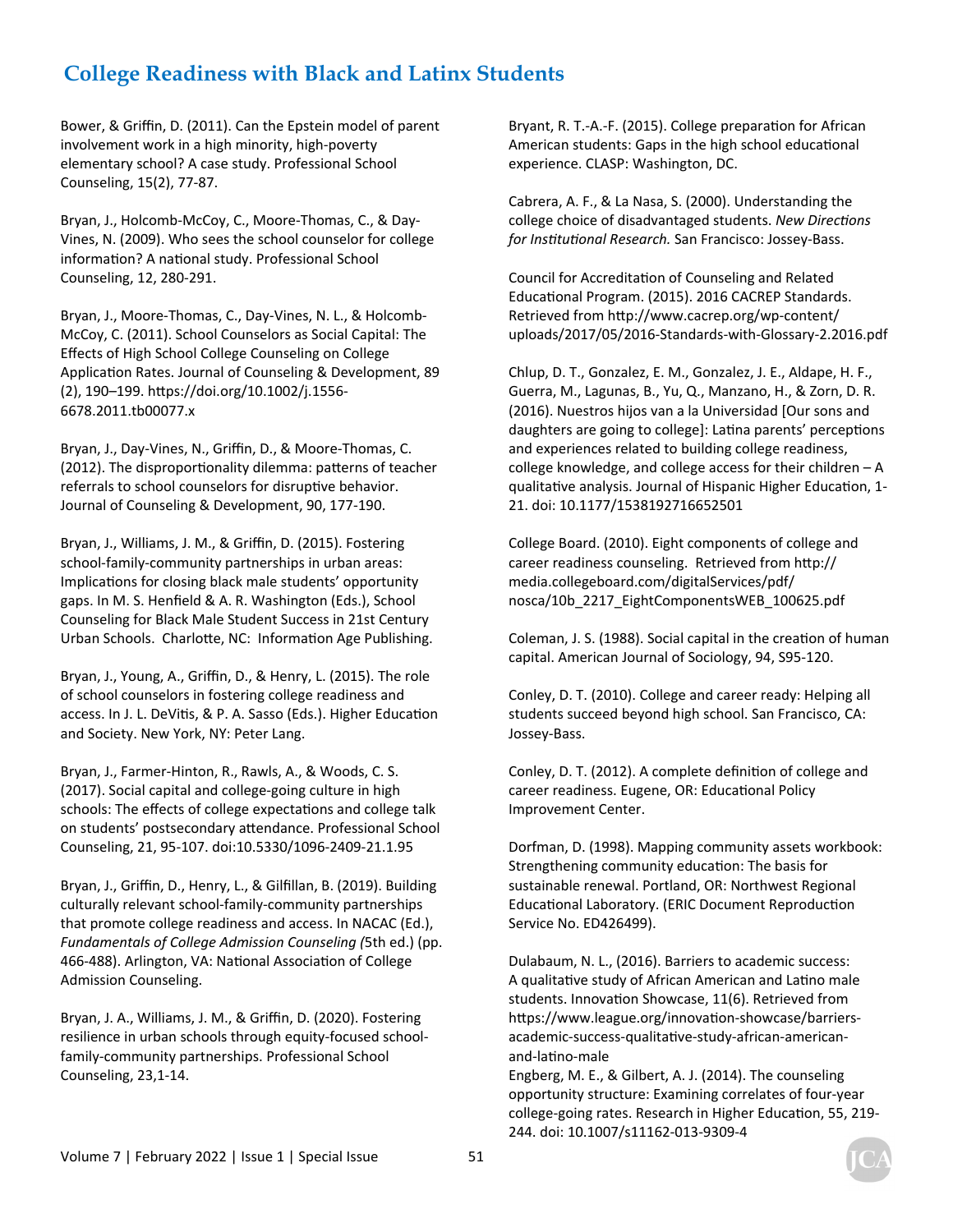Engberg, M. E., & Wolniak, G. C. (2010). Examining the effects of high school contexts on postsecondary enrollment. Research in Higher Education, 51, 132-153. doi: 10.1007/s11162-009-9150-y.

Erikson, E. H. (1968). IdenƟty, youth, and crisis. New York: W. W. Norton.

Farmer-Hinton, R. L. (2008). Creating opportunities for college access: Examining a school model designed to prepare students of color for college. Multicultural Perspectives, 10(2), 73-81. doi: 10.1080/ 15210960802039148

Francis, D. V., De Oliveira, A. C. M., & DimmiƩ, C. (2019). Do school counselors exhibit bias in recommending students for advanced coursework? *The BE journal of Economic Analysis & Policy, 19* (4), 10.1515/bejeap-2018-0189

Gast, M. J. (2016). "You're supposed to help me": The perils of mass counseling norms for working-class Black students. Urban EducaƟon, 1-27. Doi: 10.1177/0042085916652178

Gonzalez, L. M., Borders, L. D., Hines, E. M., Villalba, J. A., & Henderson, A. (2013). Parental involvement in children's education: Considerations for school counselors working with Latino immigrant families. Professional School Counseling, 16(3), 185-193.

Gonzalez, L. (2017). A college knowledge outreach program for Latino immigrant parents: Process and evaluation. Journal for Social Action in Counseling and Psychology, 9(1), 38-54.

Gregory, A., Skiba, R. J., & Noguera, P. A. (2010). The achievement gap and the discipline gap: Two sides of the same coin? Educational Researcher, 39, 59-68.

Griffin, D., & Bryan, J. A. (2010). Overcoming negative school experiences for African American adolescents: What school counselors can do to eradicate ethnocentrism in the schools. In J. L. DeVitis & L. I. DeVitis (Eds.), Adolescent Education: A Reader (pp. 209-222). New York: Peter Lang Publishing.

Griffin, D., & Farris, A. (2010). School counselors and collaboration: Finding resources through community asset mapping. Professional School Counseling, 13, 248-256. Griffin, D., Hutchins, B. C., & Meece, J. L. (2011). Where do rural high school students go to find information about their careers? Journal of Counseling & Development, 89, 172– 181. doi:10.1002/ j.1556-6678.2011.tb00075.x

Griffin, D., Bryan, J. A., & Williams, J. M. (2021). Schoolfamily-community partnerships for educational success and equity for Black male students. *Professional School Counseling, 25*(1). doi: hƩps://doi.org/10/1177/ 2156759X211040036

Gottfredson, L. S. (2002). Gottfredson's theory of circumscription, compromise, and self-creation. In D. Brown (Ed.), Career choice and development (pp. 85-148). San Francisco: Jossey-Bass.

Hill, L. D. (2008). School strategies and the "college-linking" process: Reconsidering the effects of high schools on college enrollment. Sociology of Education, 81(1), 53-76.

Hill, N. E., & Torres, K. (2010). Negotiating the American dream: The paradox of aspirations and achievement among Latino students and engagement between their families and schools. Journal of Social Issues, 66(1), 95-112. doi: https:// doiorg.libproxy.lib.unc.edu/10.1111/j.1540-4560.2009. 01635x

Hill Collins, P. (2009). Another kind of public education: Race, school, the media, and democratic possibilities. Boston: Beacon Press.

Horvat, E. M., Weininger, E. B., & Lareau, A. (2003). From social ties to social capital: Class differences in the relations between schools and parent networks. American Educational Research Journal, 40(2), 319-351.

Hoyt, K. B., & Wickwire, P. (2001). Knowledge-informationservice era changes in work and education and the changing role of the school counselor in career education. Career Development Quarterly, 49, 238-249.

Jackson, I., & Knight-Manuel, M. (2019). "Color does not equal consciousness": Educators of color learning to enact a sociopolitical consciousness. Journal of Teacher Education, 70(1), 65-78. doi: 10.1177/0022487118783189

Jasek-Rysdahl, K. (2001). Applying Sen's capabilities framework to neighborhoods: Using local asset maps to deepen our understanding of well-being. Review of Social Economy, 59, 313–329. doi:10.1080/00346760122948

Knight, J. L. (2015). Preparing elementary school counselors to promote career development: Recommendations for school counselor education programs. Journal of Career Development, 42, 75-85.

Knight-Manuel, M. G., Marciano, J. E., Wilson, M., Jackson, I., Vernikoff, L., Zuckerman, K.G., & Watson, V. W. M. (2019). "It's all possible": Urban educators' perspectives on creating a culturally relevant, schoolwide, college-going culture for Black and Latino male students. Urban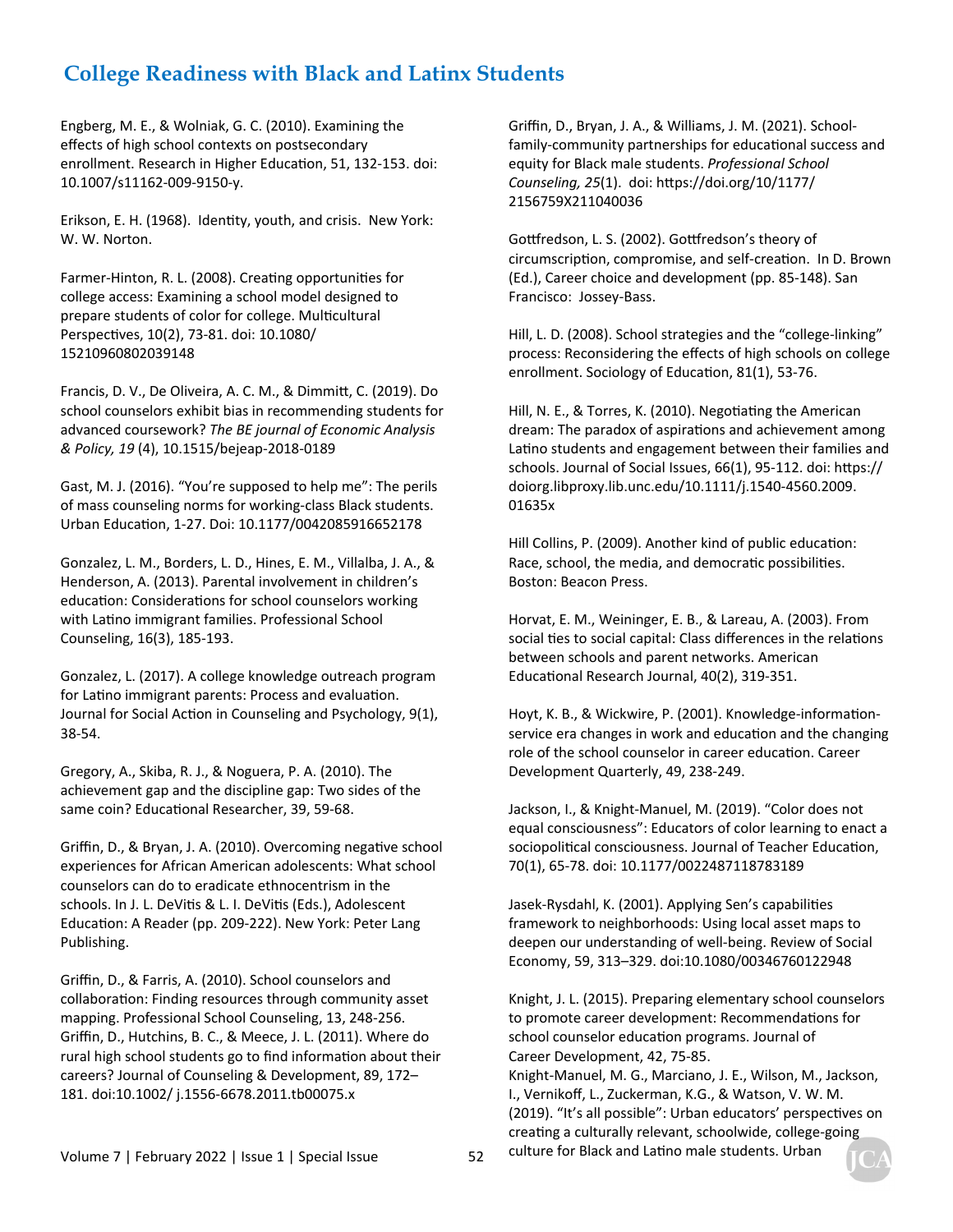EducaƟon, 54(1), 35–64. doi.org/10.1177/ 0042085916651320

Kretzmann, J. P., & McKnight, J. L. (1993). Building communities from the inside out: A path toward finding and mobilizing a community's assets. Evanston, IL: Asset-Based Community Development Institute, Institute for Policy Research, Northwestern University.

Lareau, A. (2011). Unequal Childhoods (2nd ed.). Oakland, CA: University of California Press.

Lareau, A., & Horvat, E. M. (1999). Moments of social inclusion and exclusion: Race, class, and cultural capital in family-school relationships. Sociology of Education, 72(1), 37-53. doi:10.2307/2673185.

Lee, J-S., & Bowen, N. K. (2006). Parent involvement, cultural capital, and the achievement gap among elementary school children. American Educational Research Journal, 43(2), 193-218.

Li, A., & Fisher, M. J. (2017). Advantaged/disadvantaged school neighborhoods, parent networks, and parent involvement at elementary school. Sociology of Education, 90(4), 355-377. doi: hƩps://doi-org.libproxy.lib.unc.edu/ 10.1177/0038040717732332

Mariani, M., Berger, C., Koerner, K., & Sandlin, C. (2016). Operation occupation: A college and career readiness intervention for elementary students. Professional School Counseling, 20(1), 65-76. doi:10.5330/1096-2409-20.1.65

McDonough, P. M. (1997). Choosing colleges: How social class and schools structure opportunity. Albany, NY: State University of New York Press.

McDonough, P. M. (2005). Counseling matters: Knowledge, assistance, and organizational commitment in college preparation. In W. G. Tierney, Z. B. Corwin, & J. E. Colyar (Eds.), Preparing for college: Nine elements of effective outreach (pp. 69-87). Albany, NY: State University of New York Press.

McDonough, P. M., & Calderone, S. (2006). The meaning of money: Perceptual differences between college counselors and low-income families about college costs and financial aid. American Behavioral Scientist, 49, 1703-1718. McDonough, P. M., & Fann, A. J. (2007). The study of inequality. In P. Gumport (Ed.). Sociology of Higher Education: Contributions and Their Contexts (pp. 53-93). Baltimore, MD: Johns Hopkins Press.

Mendez, L., & Knoff, H. (2003). Who gets suspended from school and why: A demographic analysis of schools and disciplinary infractions in a large school district. Education and Treatment of Children, 26, 30-51.

Mitchell, N. A., & Bryan, J. (2007). School-family-community partnerships: Strategies for school counselors working with Caribbean immigrant families. Professional School Counseling, 10, 399–409.

Morrison, G. M., Anthony, S., Storino, M., & Dillon, C. (2001). An examination of the disciplinary histories and the individual and educational characteristics of students who participate in an in-school suspension program. Education and Treatment of Children, 24(3), 276-293.

National Office for School Counselor Advocacy. (2012). Elementary school counselor's guide: NOSCA's eight components of college and career readiness counseling [Data file]. Retrieved from http://media.collegeboard.com/ digitalServices/pdf/advocacy/nosca/11b4383\_ ES\_Counselor\_Guide\_WEB\_120213.pdf

Neff, J., Helms, A. D., & Raynor, D. (2017, May 22). Mother battles to keep her son on college track. The News & Observer, 153(142), pp. 1A, 6A-7A.

Núñez, A.-M., & Oliva, M. (2009). Organizational collaboration to promote college access: A P-20 framework. Journal of Hispanic Higher Education, 8(4), 322-339. doi: 10.1177/15381927093478944

Nunez, A., Sparks, P. J., & Hernandez, E. A. (2010). Latina/o access to community colleges and Hispanic-serving institutions: A national study. Journal of Hispanic Higher EducaƟon, 10, 18-40. doi: 10.1177/1538192710391801

Orfield, G. (2004). Brown at 50: King's dream or Pless's nightmare? Cambridge, MA: Civil Rights Project.

Parikh-Foxx, S., Martinez, R.R., Baker, S.B., & Olsen, J. (2020). Self-efficacy for enhancing students' career and college readiness: A survey of professional school counselors. Journal of Counseling & Development, 98(2), 183-192. doi:10.1002/jcad.12312

Perez, P. A., & McDonough, P. M. (2008). Understanding Latina and Latino college choice: A social capital and chain migration analysis. Journal of Hispanic Higher Education, 7, 249-265.

Perna, L. W. (2000). Differences in the decision to enroll in collge among African Americans, Hispanics, and Whites. Journal of Higher Education, 71(2), 117-141.